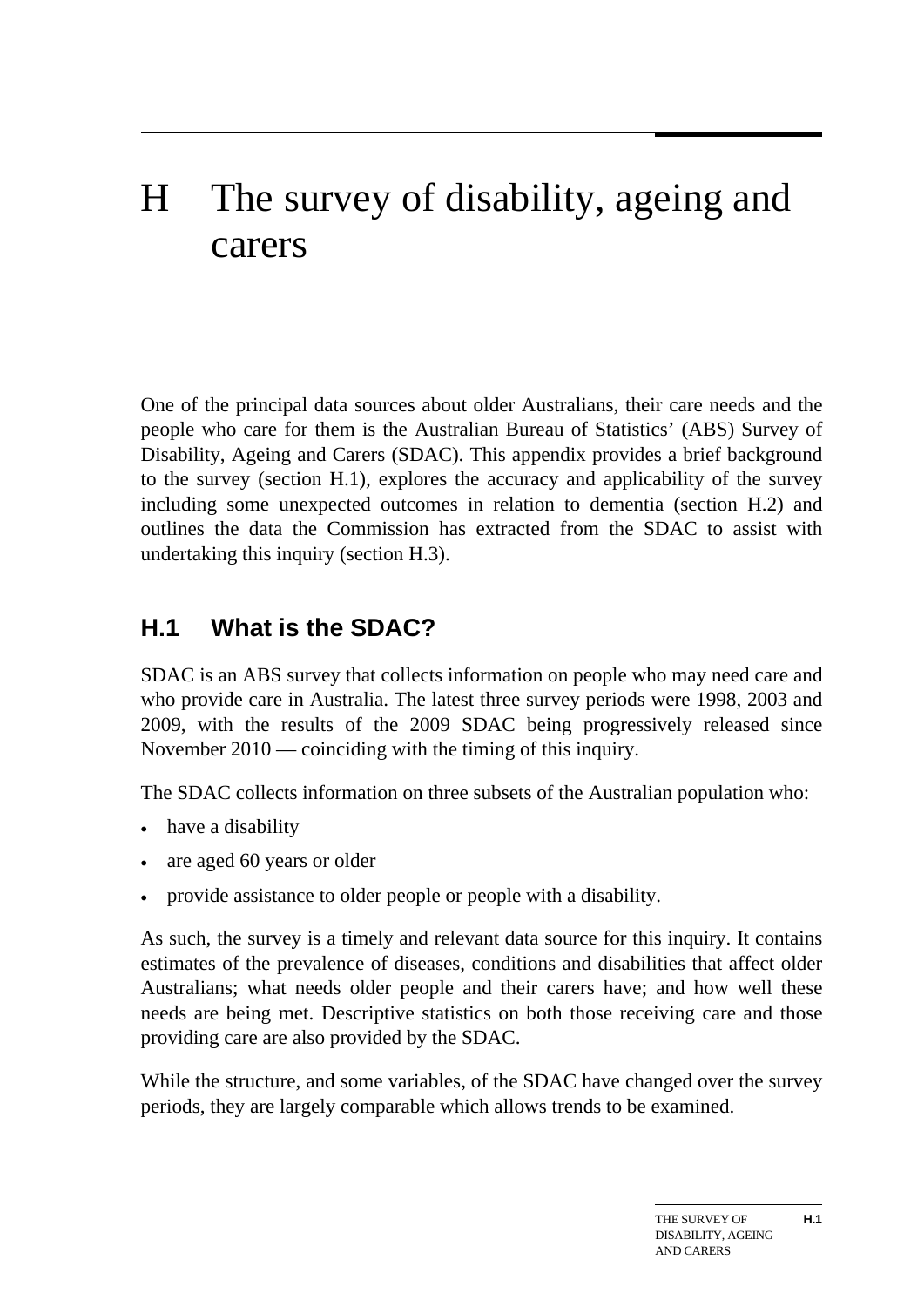# **H.2 Accuracy of the survey results**

This section examines the SDAC survey and how its accuracy and reliability may have changed over time. This can guide the Commission in how best to use the survey results and identify where the survey results should be treated with caution. For example, this discussion of the reliability and applicability of the survey results has assisted the Commission in assessing the prevalence data on dementia — as those results appear to be inconsistent with other studies and did not conform to prior expectations.

As with any survey, the data contained in the SDAC are subject to sampling error. That is, the people chosen to participate in the survey may not be representative of the general population. The 2003 and 2009 SDACs have benefited from recent improvements in survey design techniques and tools to test the accuracy of surveys.

One way of indicating the accuracy of the survey is by the calculation of confidence intervals. Where used, the Commission has calculated what are referred to as 95 per cent confidence intervals. This indicates that if the survey methodology was repeated 100 times, the actual value of the variable in the general population would be expected to fall within the calculated confidence interval 95 times. The approach used by the ABS to develop standard errors (on which the confidence intervals are based) for the last three survey periods is different, but the changes should enhance the robustness of the confidence intervals in the 2003 and 2009 surveys (box H.1).

An important characteristic of the SDAC is that, apart from people living in cared accommodation<sup>[1](#page-0-0)</sup>, it is self reported — that is, it relies on survey respondents to accurately provide information on the questions they are asked[2](#page-1-0). When a person provides inaccurate information (either accidently or deliberately) it is known as 'self reporting bias'. One area where the effects of this is potentially quite significant is in the calculation of disease and disability prevalence rates. The reporting of diseases and disabilities in the SDAC could be inaccurate because of:

- the methodology of the survey
- undiagnosed conditions
- misdiagnosed conditions
- deliberately misreported conditions
- accidently unreported conditions.

1

<span id="page-1-1"></span><sup>1</sup> Cared accommodation includes hospitals, homes for the aged such residential aged care facilities and aged care hostels, cared components of retirement villages, and other 'homes', such as children's homes.

<span id="page-1-0"></span><sup>2</sup> This is a common method and is used in numerous other surveys around the world including the Australian Census of Population and Housing.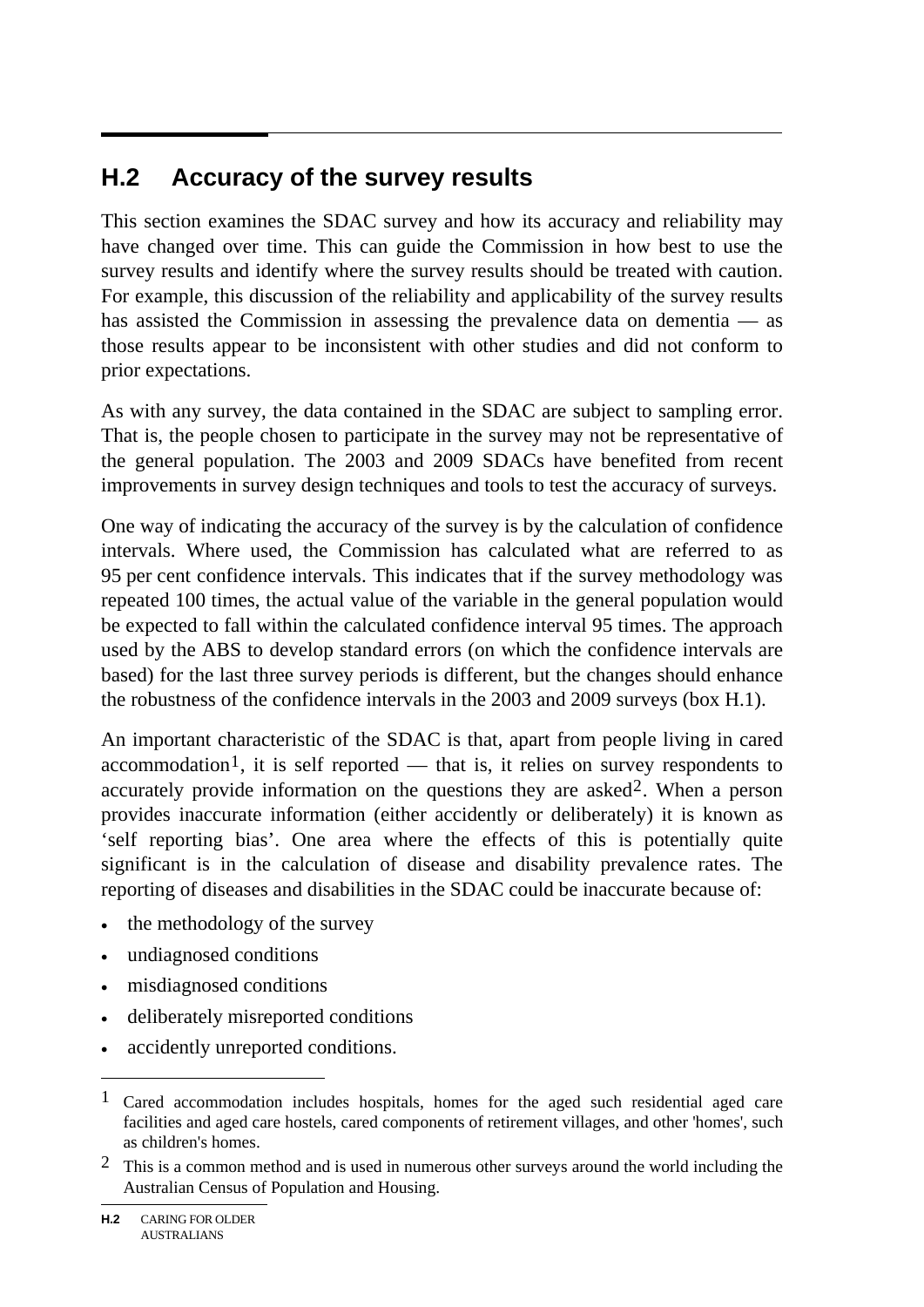## Box H.1 **Confidence intervals in the SDAC**

The methodology used by the ABS to represent the standard errors varied across the 1998, 2003 and 2009 SDACs, and as a result, so did the process used to calculate the upper and lower bounds for the confidence intervals.

While the changing methodologies do create some difficulties in comparing estimates, the change to the 'Jackknife method' in the 2003 and 2009 SDACs means that the accuracy of calculated confidence intervals should have improved.

For the 1998 SDAC, the ABS used a theoretical approach to determine the size of the standard errors. Rather than providing standard error estimates for each variable (or a means of calculating them), the ABS provided approximate estimates based on an assumption that the underlying population was consistent with a normal distribution.

In the 2003 and 2009 SDACs, the 'Jackknife method' was used. Under that method, standard errors are determined by re-estimating a variable of interest, but each time the re-estimate is performed, a sub sample of the survey is excluded. The logic behind this approach is that if the estimates are reliable, then a similar estimate should be produced if some of the observations were excluded.

Rather than randomly selecting which observations should be excluded each time, this approach requires that each of the sub samples (called replicate groups) should have the same characteristics as the overall sample (typically gender mix, age and other variables which had been used to ensure that the survey was representative of the wider population). The closer these re-estimates are to each other, the narrower is the confidence interval and the more reliable are the estimates.

The ABS divided the sample into 30 replicate groups for the 2003 SDAC and 60 groups in the 2009 SDAC.

# **The methodology of the survey**

The survey collects information about conditions in three indirect ways:

- a respondent can identify a condition that is the main source of their disability or impairment
- respondents can nominate up to three conditions which contribute to each broad area of impairment they have
- finally, respondents have the opportunity to nominate up to three conditions in addition to those already reported.

As there are 16 broad areas of impairment, the most conditions a respondent could name would be 52 (although it would normally be expected that a respondents main condition would be listed as contributing to one or more broad areas of impairment).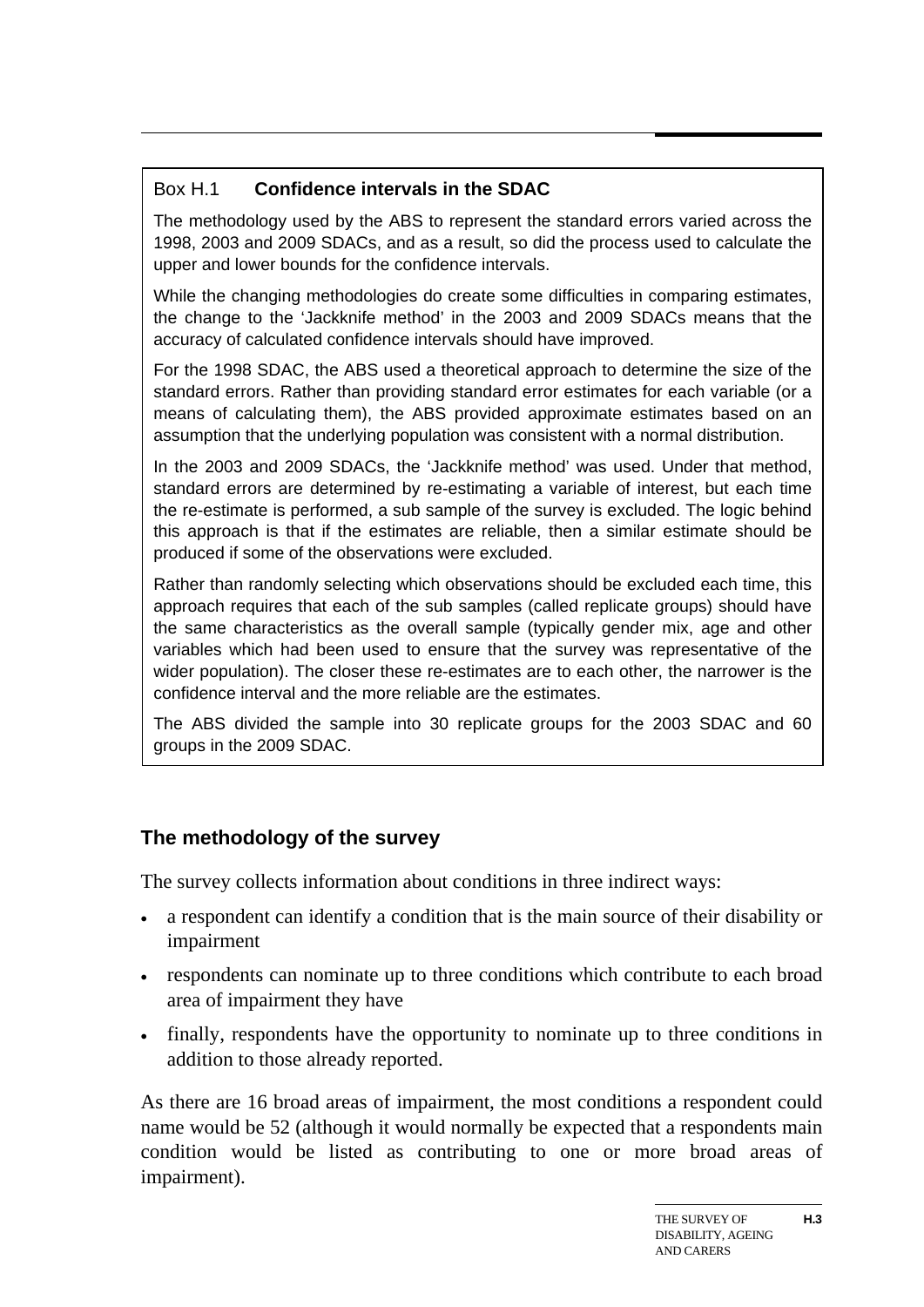This indirect method of identifying what conditions respondents might have effects on the reliability of prevalence rates based on the SDAC because:

- the reporting of specific conditions is likely to be understated
- while this underreporting will occur for specific conditions, the impact on broad indicators of impairment and disability are less likely to be affected
	- However, a person with multiple conditions some of which do not cause impairment — will still be identified so long as at least one of their conditions does cause impairment.

# **Undiagnosed conditions**

A person may have a condition, but might not have been diagnosed as having it. This is likely to be another source of underreported conditions in the SDAC.

Such a person either has not sought medical treatment in relation to the condition or the condition was not diagnosed when they did sought medical treatment.

It is likely that over the three SDAC periods examined in this inquiry, the inaccuracies caused by undiagnosed conditions have declined because:

- community awareness of many conditions has been increasing, encouraging people to seek formal medical testing and treatment
- data on the average number of Medicare services provided each year indicates that the services per person have been increasing for every age group between 2003-04 and 2008-09 but in particular for those aged between 75 and 84 years (table H.1)
- improvements in medical procedures, notably clinical tests and screens, should result in fewer instances of people who have a condition not being correctly diagnosed (for example, see Kemp et al. 2002, Gillespie et al. 2010).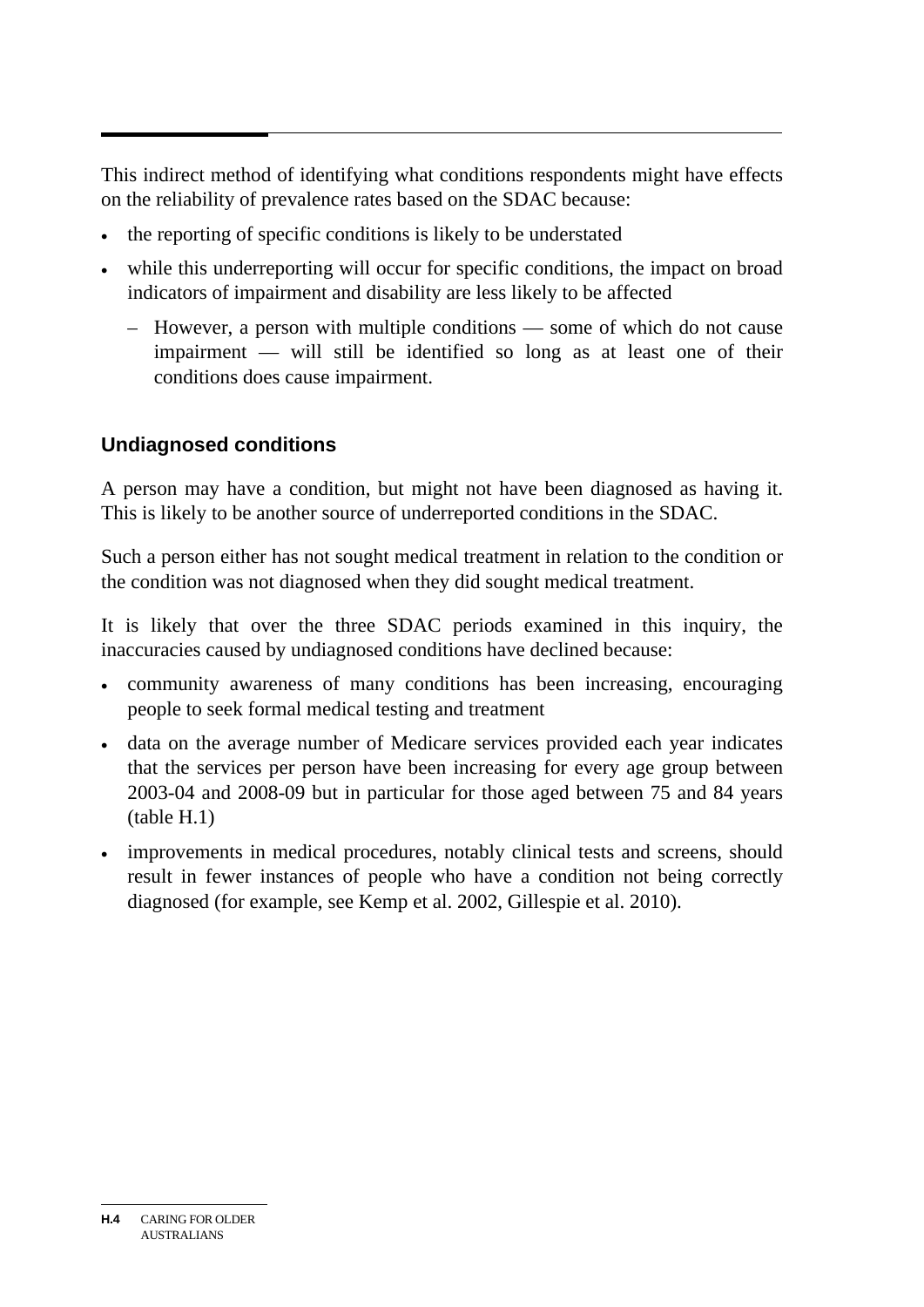|          | Dy aye yroup ariu yeriuer |         |         |         |         |         |         |  |  |  |  |
|----------|---------------------------|---------|---------|---------|---------|---------|---------|--|--|--|--|
|          |                           | 2003-04 | 2004-05 | 2005-06 | 2006-07 | 2007-08 | 2008-09 |  |  |  |  |
| $0 - 14$ | Males                     | 5.3     | 5.4     | 5.5     | 5.5     | 6.0     | 6.3     |  |  |  |  |
|          | Females                   | 5.1     | 5.2     | 5.3     | 5.3     | 5.7     | 6.0     |  |  |  |  |
| 15-44    | Males                     | 5.6     | 5.7     | 5.8     | 5.9     | 6.1     | 6.3     |  |  |  |  |
|          | Females                   | 11.3    | 11.5    | 11.9    | 12.1    | 13.0    | 13.2    |  |  |  |  |
| 45-64    | <b>Males</b>              | 12.1    | 12.5    | 12.8    | 13.2    | 13.8    | 14.2    |  |  |  |  |
|          | Females                   | 15.9    | 16.1    | 16.4    | 16.8    | 17.7    | 18.3    |  |  |  |  |
| 65-74    | Males                     | 24.1    | 25.1    | 25.7    | 26.0    | 27.4    | 28.2    |  |  |  |  |
|          | Females                   | 24.1    | 25.0    | 25.5    | 26.0    | 27.3    | 28.1    |  |  |  |  |
| 75-84    | Males                     | 24.3    | 26.8    | 29.1    | 31.3    | 34.4    | 37.0    |  |  |  |  |
|          | Females                   | 26.6    | 28.0    | 29.2    | 30.2    | 32.3    | 33.9    |  |  |  |  |
| $85+$    | Males                     | 23.2    | 22.7    | 23.1    | 23.1    | 23.6    | 23.6    |  |  |  |  |
|          | Females                   | 26.9    | 27.1    | 27.8    | 28.1    | 29.1    | 29.5    |  |  |  |  |

Table H.1 **Average number of Medicare services per person per year**  By age group and gender

*Data sources*: Medicare and Health Insurance Commission annual reports and ABS Cat. no. 3201.0

#### **Misdiagnosed conditions**

Despite improvements in medical tests and screens, there is an ongoing risk of a medical professional misdiagnosing a condition. This could result in false positive responses (where a person is diagnosed as having a condition he or she does not have) or false negatives (where a person is not diagnosed as having a condition that he or she does have), both of which will reduce the accuracy of SDAC data.

That said, such errors are more likely to occur in relation to a specific condition rather than whether an individual has any impairing condition. For example, a person may have sought medical treatment because of an impairment to their elbow. Even if the nature of the impairment has been misdiagnosed by a medical professional (resulting in a likely inaccurate reporting of the condition), the person is still likely to indicate that they he or she has an impairing condition.

#### **Deliberately misreported conditions**

Some respondents may elect not to report certain conditions because of a stigma or prejudice associated with the condition. As a result, these conditions are likely to be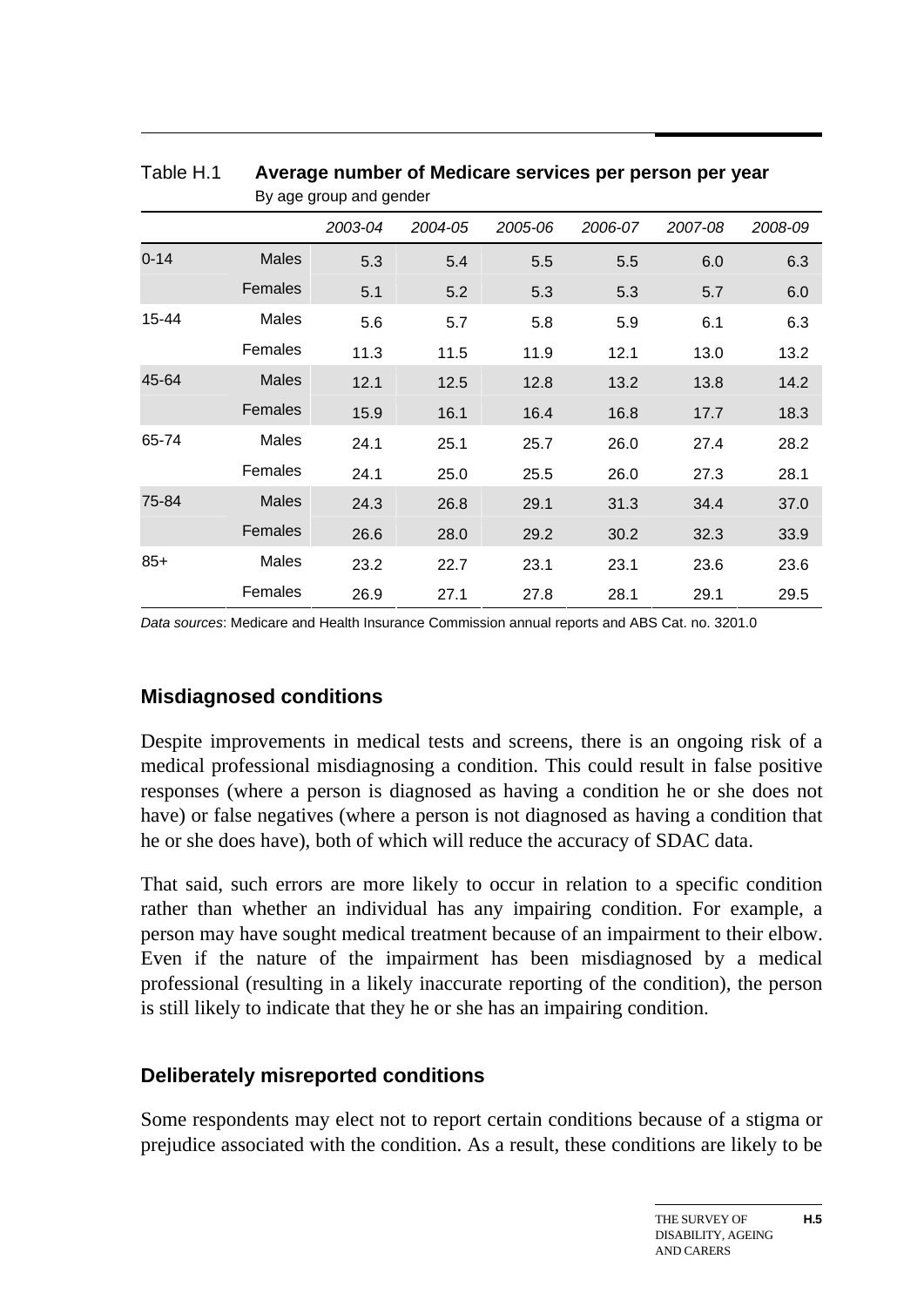underreported in the SDAC. Others may report having a condition which they do not have and have not been diagnosed with.

The stigma associated with many conditions has been falling in recent years. Dementia and HIV/AIDS provide two examples where public awareness and understanding about the condition has increased and the people affected may be more willing to disclose their condition.

Respondents to the survey might also elect not to report conditions if they are discouraged by the amount of time required to complete the associated questions. However, the structure of the SDAC questionnaire appears to be very similar over the last three surveys, and it is not apparent that respondents would have to answer more questions in the 2009 SDAC compared to the 2003 SDAC if they reported the same conditions. While there is no reason to believe that respondents have any greater incentive to correctly identify all their conditions, there is equally no reason to suggest that people have an incentive to identify fewer of their conditions in more recent surveys.

# **Accidently unreported conditions**

It is possible that some SDAC respondents may have accidently not reported a condition they have. This could occur for a number of reasons, such as misinterpretation of the relevant questions or a respondent not remembering that they had been diagnosed with a certain condition. There are some conditions where people are more likely to have difficulty remembering that they have been diagnosed with a condition or accurately interpreting a question — for example, people with dementia or other brain damage.

The likelihood is low that a person who is unable to remember being diagnosed with one of these conditions would be a respondent to the SDAC (as opposed to a carer completing the survey). Not everyone with these conditions would have difficulty remembering key information, and for those that do, a number may either live in cared accommodation or with a carer.

Difficulties with interpreting questions can also be related to factors unrelated to any specific condition people have. For example, some survey respondents from an Indigenous or non-English speaking background might have difficulty interpreting and accurately answering questions — although survey participants were able to answer the questions in languages other than English — potentially mitigating this effect.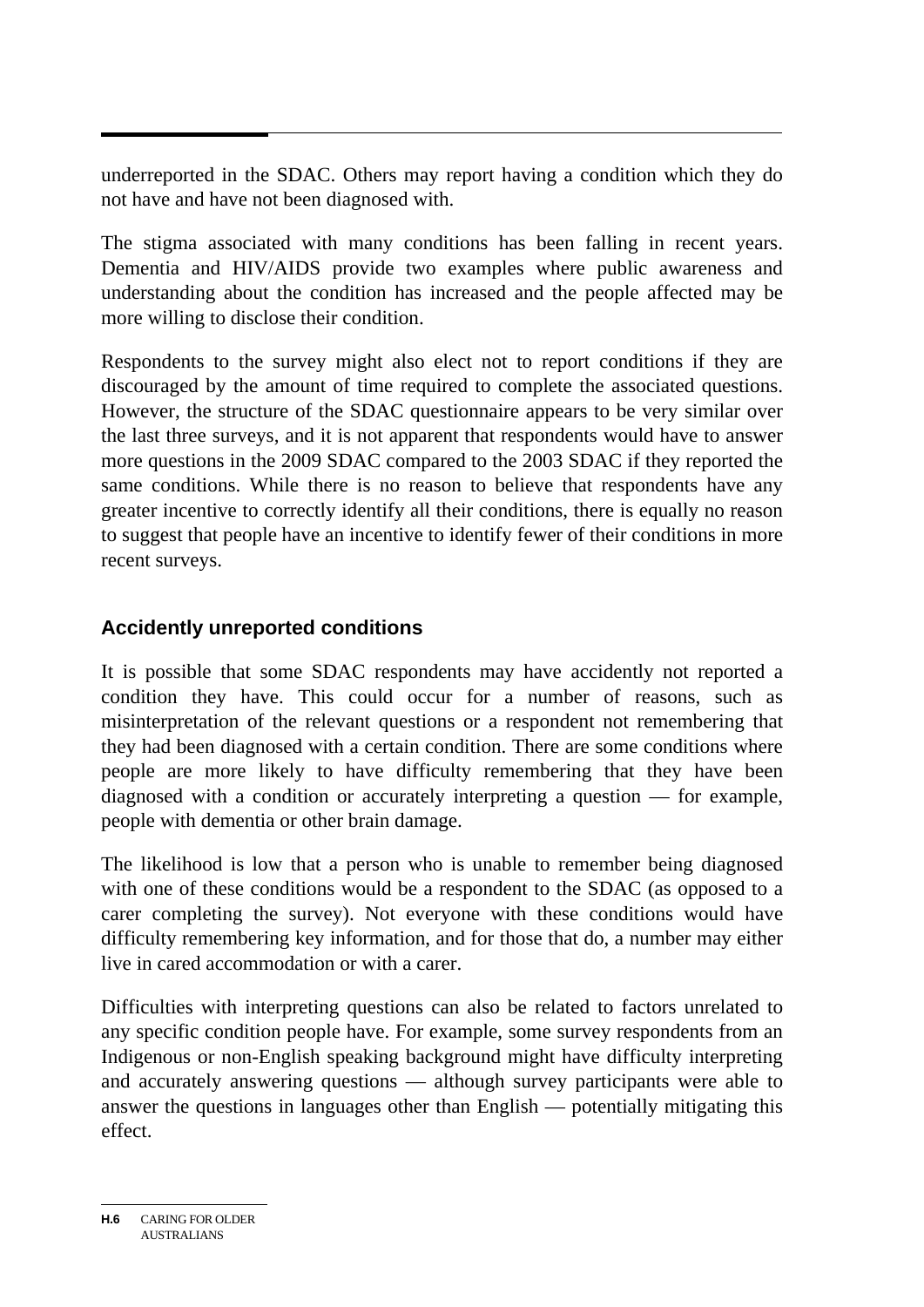#### **Summing up**

There are a wide range of factors that may influence the reliability of the SDAC results. When all these factors are taken together, the expectation is the SDAC would be more reliable for identifying the number of people with care needs rather than the prevalence of specific conditions (table H.2).

This inquiry explores the present and future care needs of older Australians. The fact that some conditions are underreported does not reduce the value of the SDAC as a basis for projecting care needs into the future.

#### Table H.2 **Factors affecting the reliability of SDAC**

A small downward arrow indicates small scope for understatement, a large downward arrow indicates large scope for understatement and ? indicates an unclear impact

| Variable                                                                | Any condition or care need | Specific condition |
|-------------------------------------------------------------------------|----------------------------|--------------------|
| Survey methodology                                                      | ◡                          | w                  |
| Undiagnosed conditions                                                  |                            | J                  |
| Misdiagnosed conditions                                                 |                            |                    |
| Deliberately misreported conditions<br>Accidently unreported conditions | ◡                          | ₩<br>₩             |

The second way that SDAC can be valuable is by highlighting trends. The improvements to the SDAC and the methodology used to derive estimates have improved the reliability of the data. These improvements should increase the chances that the recent estimates more accurately represent the general population (table H.3)

#### Table H.3 **Changes in reliability of SDAC over time – Reliability of trends**

Upward arrow indicates improving reliability

| Variable                            | Any condition or care need | Specific condition |
|-------------------------------------|----------------------------|--------------------|
| Survey methodology                  | No change                  | No change          |
| Undiagnosed conditions              | T                          | m                  |
| Misdiagnosed conditions             | m                          | m                  |
| Deliberately misreported conditions | No change                  | No change          |
| Accidently unreported conditions    | No change                  | No change          |

This implies that if the underlying age–specific prevalence rates have not changed over the last three surveys, all surveys should still result in underestimated prevalence rates. However estimates from each survey should be moving towards the actual underlying rate, and such a move would affect the trend analysis.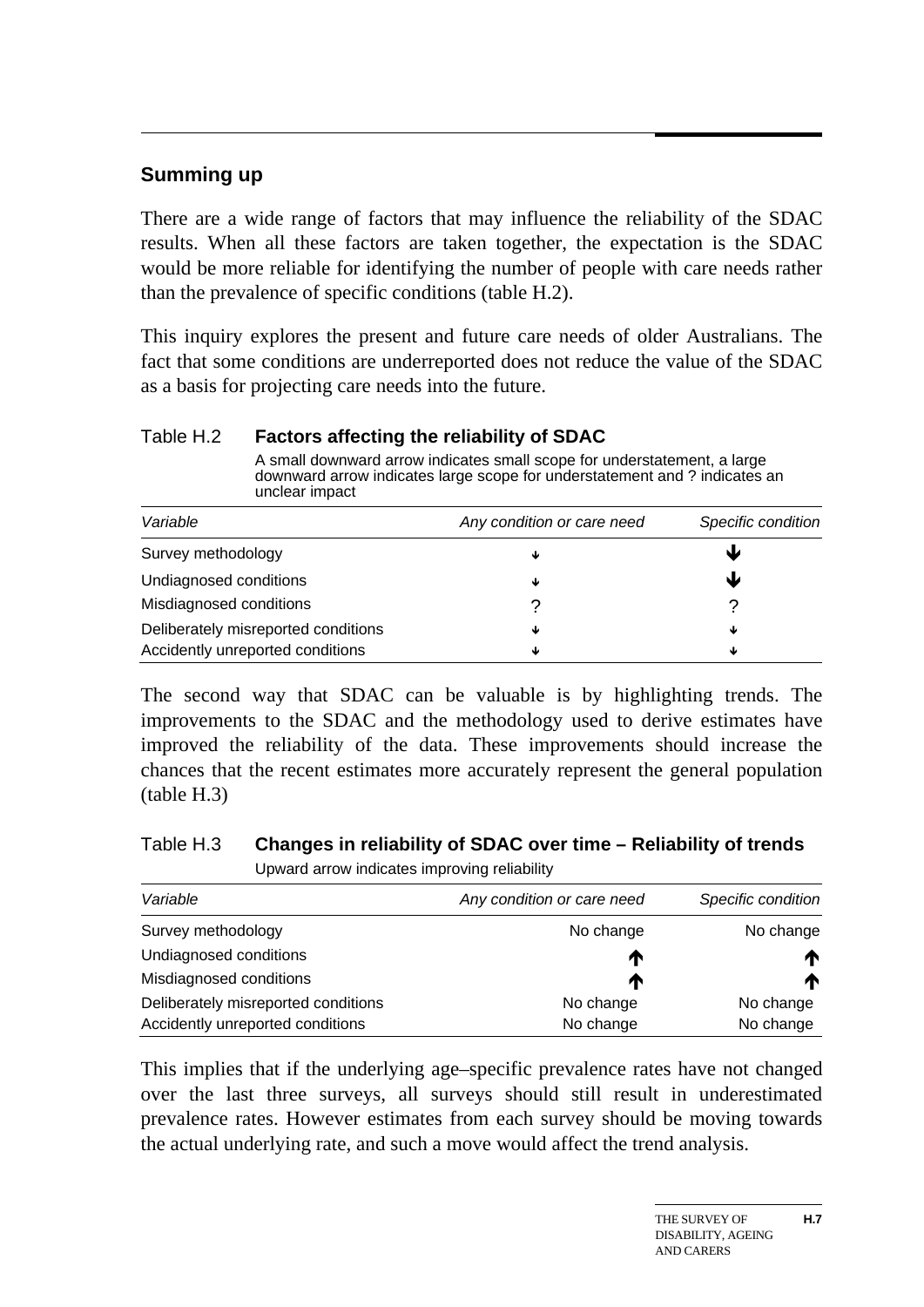#### **Dementia including Alzheimer's disease — an unexpected outcome**

While dementia and related diseases are not a natural part of ageing, the probability of having dementia dramatically increases with age (AIHW 2007c). Jorm et al. (2005) argue that the number of cases of dementia in a population is largely determined by its age structure, and as a population ages, the number of people with dementia will increase disproportionately.

Based on this information, given Australia's ageing population and the expectation that each subsequent SDAC should be less likely to understate the prevalence of these conditions, it was expected that the number of people with dementia would rise and that the age–specific prevalence rates would be stable or increase.

While the SDAC shows that there has been some growth in the number of people reported as having dementia (table H.4), the age–specific rates for people reported as suffering from dementia have fallen (table H.5). Chapter 3 notes the different implications for the future demand for aged care services for differing trends in dementia. The significant differences between the trends in SDAC prevalence rates compared to the other estimates of the prevalence rate of dementia that have been used to project future demand for aged care services underlines the need for further research in this area and in the area of misdiagnosis by the medical profession.

#### Table H.4 **Number of people aged 70 years and over with dementia including Alzheimer's disease**

| Survey years | Estimate | 95% Lower | 95% Upper |
|--------------|----------|-----------|-----------|
| 1998         | 89 164   | 78 049    | 100 279   |
| 2003         | 96 174   | 81 377    | 110 972   |
| 2009         | 100 446  | 90 390    | 110 503   |

Including 95 per cent confidence intervals

*Data sources*: 1998, 2003 and 2009 ABS Survey of Disability, Ageing and Carers CURF files.

#### Table H.5 **Age–specific prevalence of dementia including Alzheimer's disease**

|           | Per cent of age-specific population |      |      |  |  |  |  |  |  |  |
|-----------|-------------------------------------|------|------|--|--|--|--|--|--|--|
| Age group | 1998                                | 2003 | 2009 |  |  |  |  |  |  |  |
| 70-74     | 1.7                                 | 1.1  | 1.2  |  |  |  |  |  |  |  |
| 75-79     | 3.2                                 | 3.0  | 2.6  |  |  |  |  |  |  |  |
| 80-84     | 6.8                                 | 6.5  | 6.0  |  |  |  |  |  |  |  |
| $85+$     | 22                                  | 18   | 14   |  |  |  |  |  |  |  |

*Data sources*: 1998, 2003 and 2009 ABS Survey of Disability, Ageing and Carers CURF files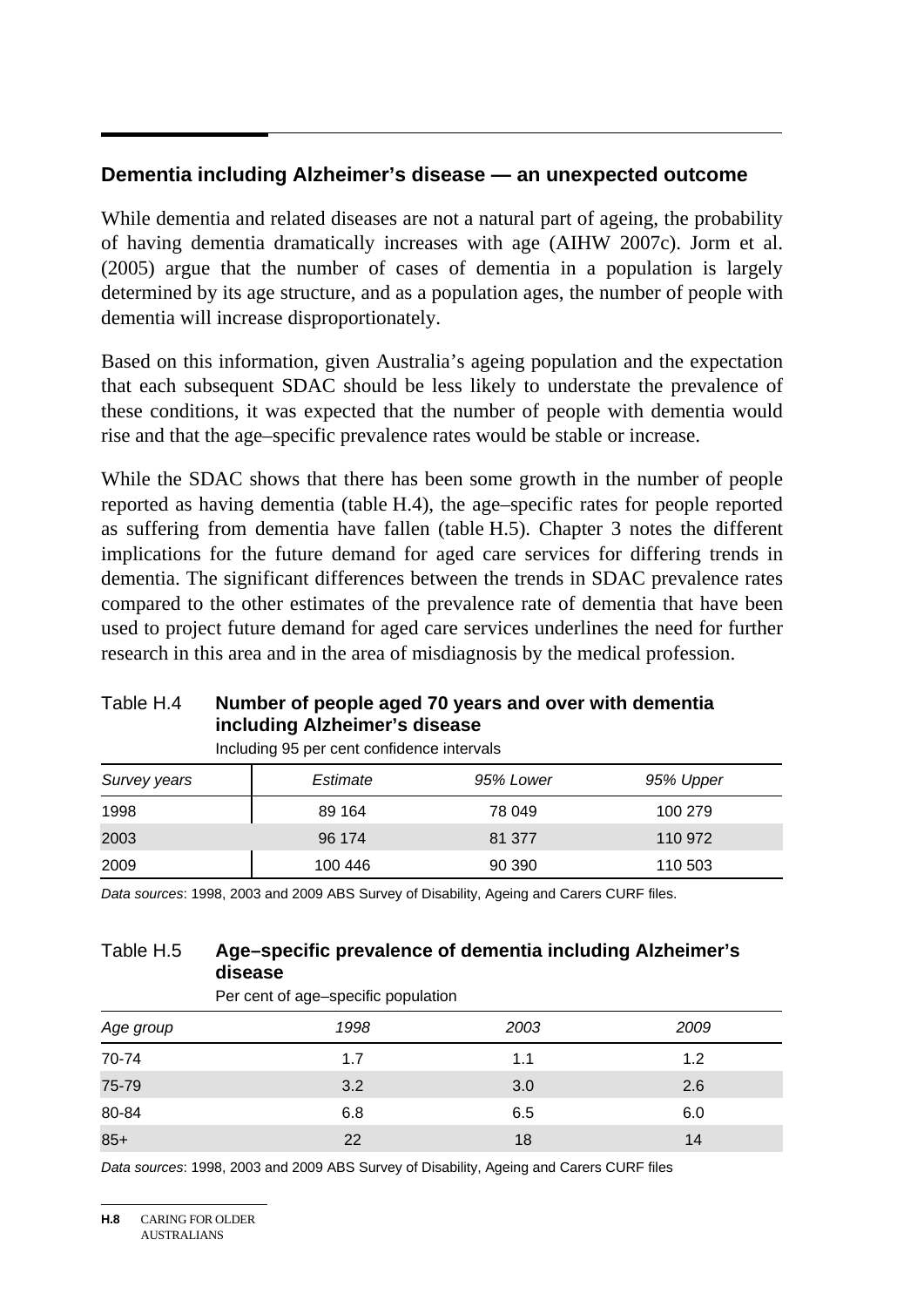# **H.3 Selected findings from the SDAC**

This section provides an overview of some of the key findings from the SDAC. The appendix provides greater detail of the SDAC statistics, but the main discussion of the relevance of these results to the inquiry is covered in chapters 2, 3, 11 and 13. The key findings focus on:

- disability and disease levels among Australians
- carers

1

unmet need.

# **Disability and disease levels among older Australians**

The Commission has examined the three most recent SDACs to ascertain the extent of any change in age–specific disability rates in Australia. While there have been variations in the age–specific disability rates between the surveys, very little of the change has been statistically significant<sup>[3](#page-1-1)</sup> and there are no clear trends (figure H.1).

Along with overall disability rates, the Commission also examined specific conditions affecting older Australians. Sustained reductions in the prevalence of certain conditions among older Australians might suggest a reduction in their care needs. Tables H.6 and H.7 provide an indication of age–based disease prevalence over the three SDAC periods, both in terms of quantum and as a percentage of the relevant population.

Dementia is condition that is likely to have a pronounced effect on both the cost of Australia's aged care system and the nature of the services that need to be provided. The reported prevalence of dementia in the SDAC appears to be falling across all age groups. The prevalence of eye and adnexa diseases also appear to be consistently falling in the three SDAC periods examined, while in contrast, the prevalence of diabetes and circulatory diseases in older Australians seems to be growing. Most other diseases show no apparent trend.

<sup>3</sup> To be statistically significant, the new estimate needs to be outside of the 95% confidence interval, indicated by the vertical black lines in figure H.1. The 95% confidence interval ranges from the estimated disability rate, plus and minus two standard errors. Because the upper end of some of these ranges exceeds 100% of the population, some of the ranges do not appear symmetrical.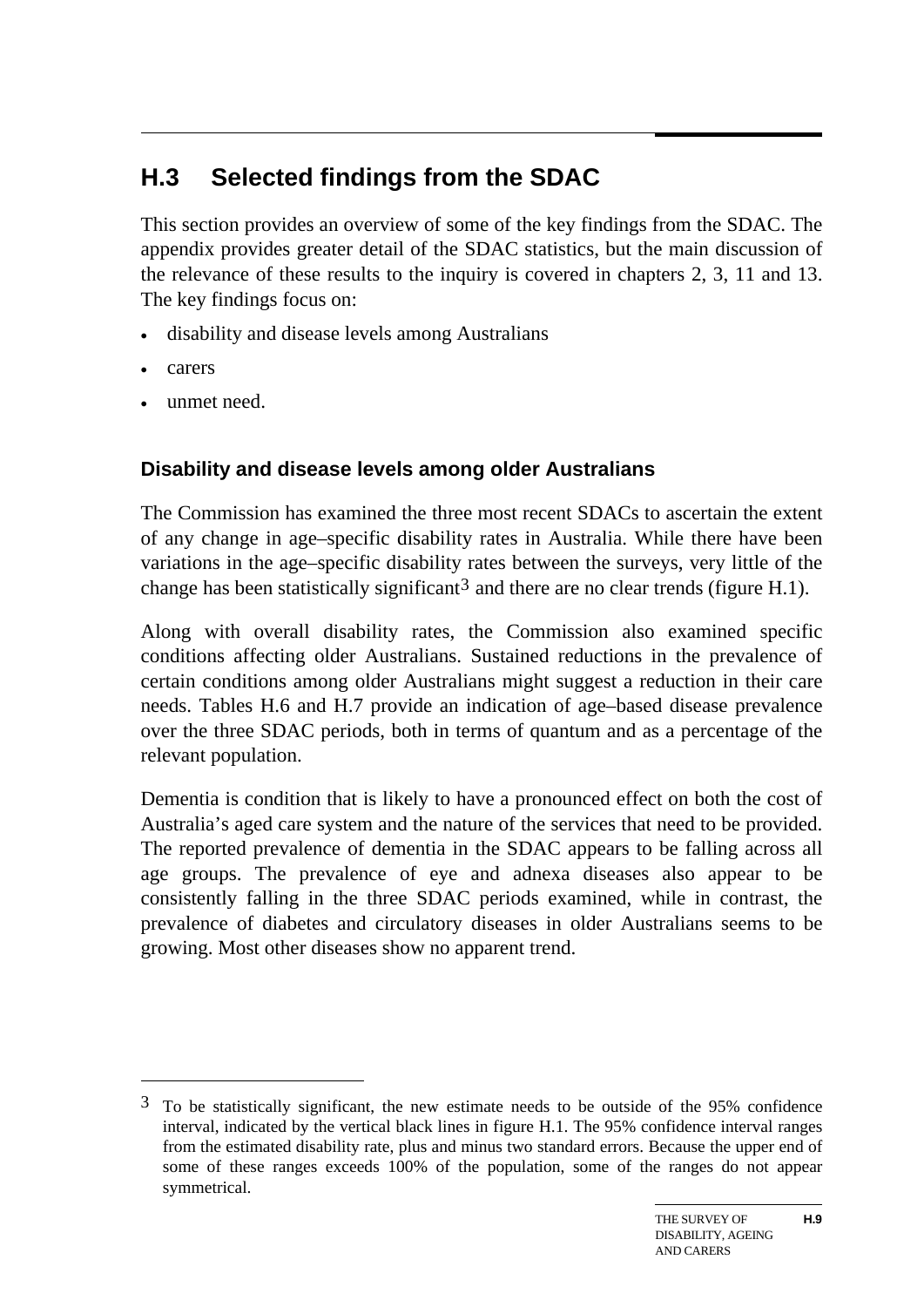





**a** Statistically significant change from preceding survey. For men aged 80 to 84 years of age, the estimated higher disability rate for 2003 is statistically significantly different from the 1998. When the age–specific estimates for people are compared (that is, men and women combined) there are also significant declines in disability rates for the 75–79 and 80–84 year old groups between the 2003 and 2009 surveys. **b** The 1998 survey published results for the age group 85+, but the 2003 survey did quote results from 1998 for the 85–89 and 90+ age groups, but did not include information on the confidence intervals for that year.

*Data sources*: ABS Cat. no. 4430.0, Disability, Ageing and Carers, Australia, Summary of Findings, 1998, 2003 and 2009.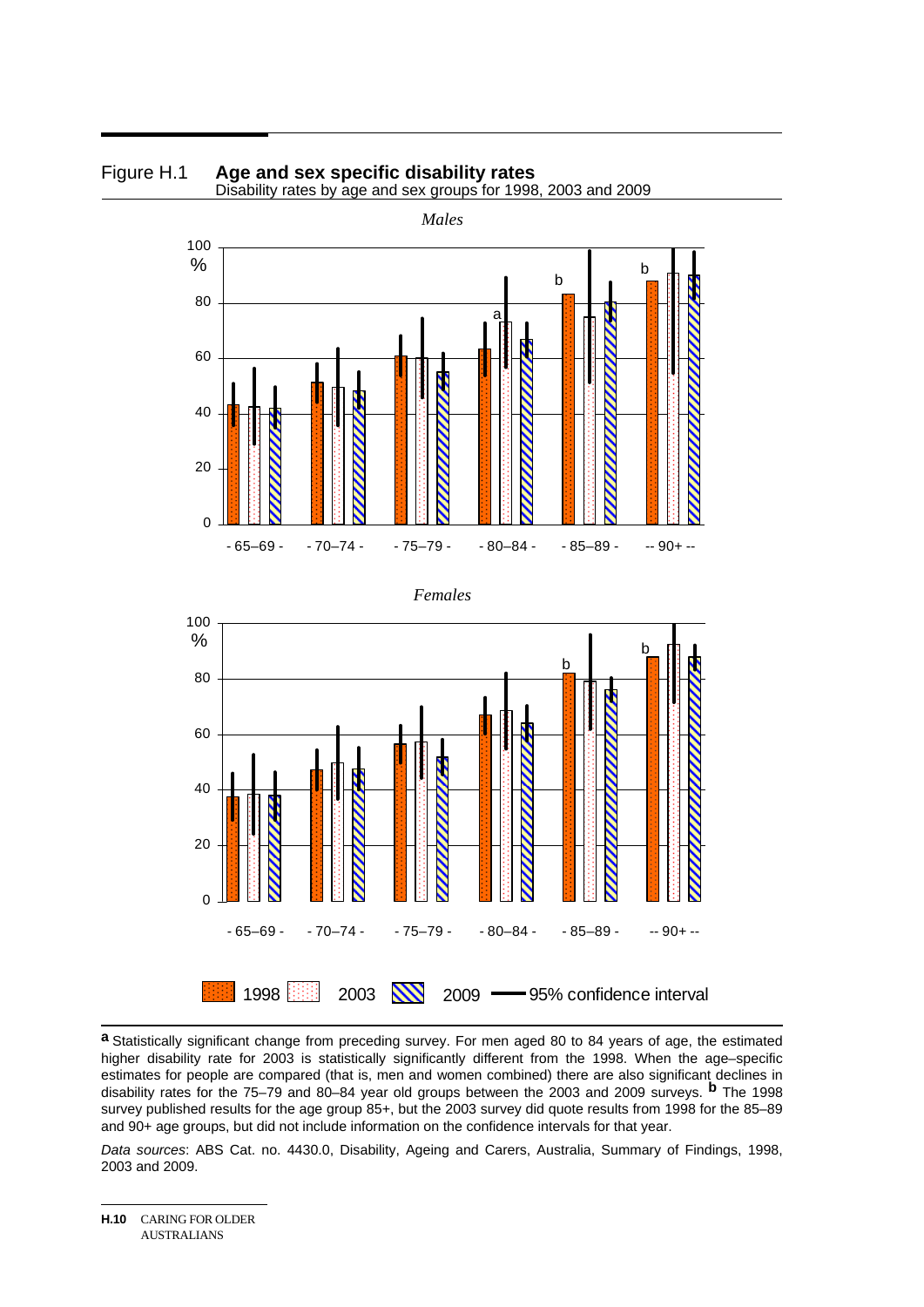#### Table H.6 **Reported prevalence of condition**

Number of cases in people aged 70 or over**a**

| <b>Selected Conditions</b>                                                                             | 1998      | 2003      | 2009      |
|--------------------------------------------------------------------------------------------------------|-----------|-----------|-----------|
| Certain infectious or parasitic diseases                                                               | 17548     | 17 174    | 11 568    |
| Neoplasms (tumours and cancers)                                                                        | 75 903    | 74 240    | 94 794    |
| Diseases of the blood and blood forming organs<br>and certain disorders involving the immune<br>system | 15 684    | 23 314    | 24 5 28   |
| <b>Diabetes</b>                                                                                        | 144 341   | 229 918   | 306 427   |
| Other endocrine, nutritional and metabolic<br>disorders                                                | 118 628   | 260 398   | 472 816   |
| Dementia including Alzheimer's disease                                                                 | 94 144    | 96 174    | 100 446   |
| Disorders affecting mental capacity (including<br>cerebral palsy)                                      | 11 270    | 24 672    | 22 094    |
| Other mental and behavioural disorders                                                                 | 174 951   | 205 093   | 249 188   |
| Multiple scleroisis                                                                                    | 1 3 3 2   | 272       | 1916      |
| Parkinson's disease                                                                                    | 23 857    | 23 203    | 27 8 84   |
| Other diseases of the nervous system                                                                   | 62 187    | 104 570   | 112 119   |
| Diseases of the eye and adnexa                                                                         | 175 625   | 161 469   | 162 721   |
| Diseases of the ear and mastoid process                                                                | 534 864   | 595 205   | 686 212   |
| Diseases of the circulatory system (including<br>stroke)                                               | 813891    | 1 001 041 | 1 230 066 |
| Diseases of the respiratory system                                                                     | 173 514   | 236 687   | 255 617   |
| Diseases of the digestive system                                                                       | 122 430   | 131 903   | 141 345   |
| Diseases of the skin and subcutaneous tissue                                                           | 23 8 8 1  | 25 031    | 19 309    |
| Diseases of the musculoskeletal system and<br>connective tissue                                        | 752 835   | 924 646   | 1 068 633 |
| Diseases of the genitourinary system                                                                   | 41785     | 54 609    | 72757     |
| Certain conditions relating to the perinatal period                                                    | 11 247    | 4610      | 10 546    |
| Symptoms, signs and abnormal clinical and<br>laboratory findings not otherwise specified               | 123 730   | 147 953   | 146 769   |
| Injury, poisoning and certain other consequences<br>of external causes                                 | 150 409   | 234 613   | 250 290   |
| Other long term conditions                                                                             | 86 443    | 128 974   | 108 776   |
| Estimated population aged 70 or over                                                                   | 1 606 731 | 1814461   | 2 048 714 |

**a** Due to the small number of observations, some estimates should be treated with caution.

*Data sources*: 1998, 2003 & 2009 ABS Survey of Disability, Ageing and Carers CURF files and ABS 3201.0.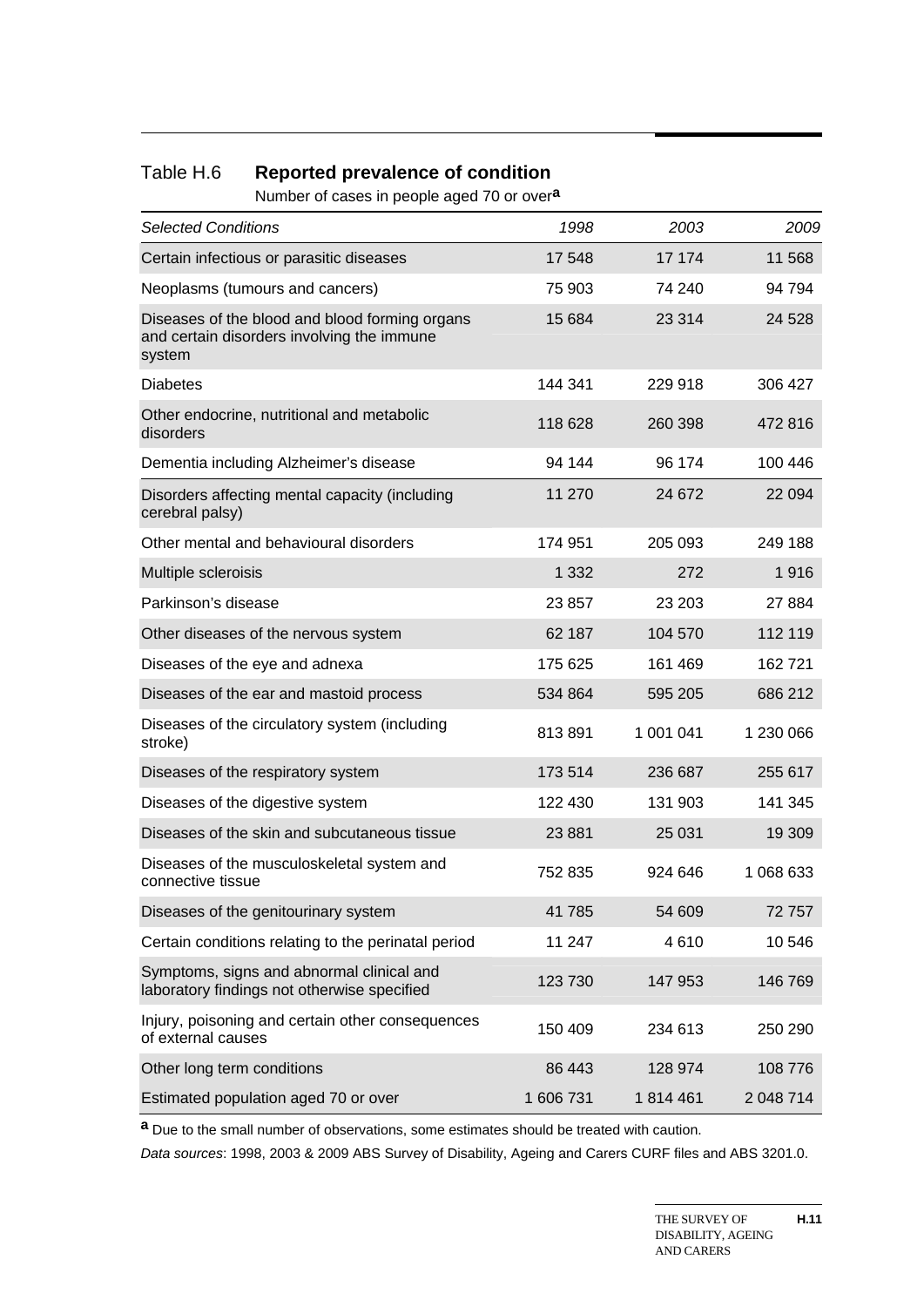# Table H.7 **Age–specific prevalence of conditions**

Per cent of population by age group and year reporting condition**<sup>a</sup>**

|                                                                                                        | 70-74 |                |      | 75-79 |      |        | 80-84 |      |      | $85+$ |      |      |
|--------------------------------------------------------------------------------------------------------|-------|----------------|------|-------|------|--------|-------|------|------|-------|------|------|
| Selected conditions                                                                                    | 1998  | 2003           | 2009 | 1998  | 2003 | 2009   | 1998  | 2003 | 2009 | 1998  | 2003 | 2009 |
| Certain infectious or parasitic diseases                                                               | 0.7   | 0.9            | 0.5  | 1.9   | 0.9  | 0.4    | 0.9   | 1.3  | 0.7  | 0.6   | 0.6  | 0.8  |
| Neoplasms (tumours and cancers)                                                                        | 4.1   | 3.6            | 4.3  | 5.2   | 3.6  | 5.1    | 4.1   | 4.6  | 5.1  | 6.3   | 5.4  | 4.0  |
| Diseases of the blood and blood forming<br>organs and certain disorders involving the<br>immune system | 0.7   | 0.9            | 0.9  | 1.1   | 1.0  | 0.9    | 1.1   | 1.5  | 1.4  | 1.2   | 2.3  | 2.0  |
| <b>Diabetes</b>                                                                                        | 7.7   | 15             | 16   | 9.6   | 12   | 16     | 11    | 13   | 16   | 9.5   | 8.1  | 12   |
| Other endocrine, nutritional and metabolic<br>disorders                                                | 8.6   | 16             | 22   | 8.6   | 16   | 22     | 5.5   | 13   | 22   | 4.2   | 9.1  | 19   |
| Dementia including Alzheimer's disease                                                                 | 1.7   | 1.1            | 1.2  | 3.2   | 3.0  | 2.6    | 6.8   | 6.5  | 6.0  | 22    | 18   | 14   |
| Disorders affecting mental capacity (including<br>cerebral palsy)                                      | 0.4   | 0.7            | 0.9  | 0.4   | 1.4  | 1.0    | 0.6   | 1.8  | 1.2  | 2.2   | 2.2  | 1.5  |
| Other mental and behavioural disorders                                                                 | 8.6   | 8.1            | 11   | 11    | 10   | 11     | 12    | 13   | 12   | 17    | 19   | 17   |
| Multiple sclerosis                                                                                     | 0.1   | $\blacksquare$ | 0.2  |       |      | $\sim$ | 0.2   |      |      |       |      |      |
| Parkinson's disease                                                                                    | 0.8   | 1.1            | 0.9  | 1.3   | 1.2  | 1.4    | 2.1   | 1.3  | 2.0  | 3.2   | 1.9  | 1.3  |
| Other diseases of the nervous system                                                                   | 6.9   | 5.0            | 4.6  | 5.7   | 4.5  | 4.9    | 10    | 7.1  | 7.3  | 13    | 8.1  | 5.9  |

(continued on next page) .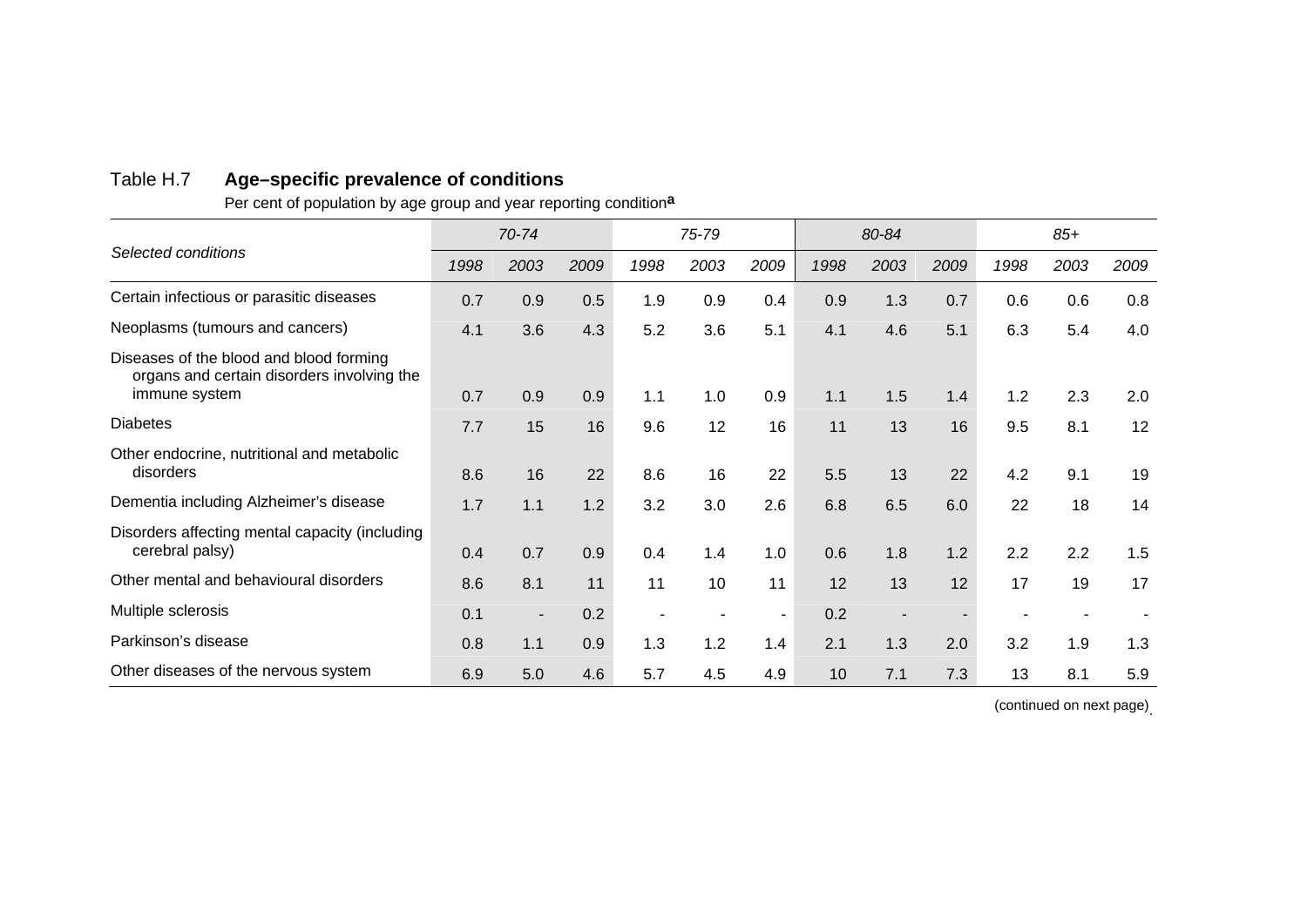#### Table H.7 **Age–specific prevalence of conditions (continued)**

Per cent of population by age group and year of reporting condition**<sup>a</sup>**

|                                                                                          |      | 70-74 |      |      | 75-79 |      |      | 80-84 |      |      | $85+$ |      |
|------------------------------------------------------------------------------------------|------|-------|------|------|-------|------|------|-------|------|------|-------|------|
| Selected conditions                                                                      | 1998 | 2003  | 2009 | 1998 | 2003  | 2009 | 1998 | 2003  | 2009 | 1998 | 2003  | 2009 |
| Diseases of the eye and adnexa                                                           | 5.7  | 5.3   | 3.9  | 10   | 6.0   | 5.5  | 13   | 12    | 10   | 24   | 19    | 17   |
| Diseases of the ear and mastoid process                                                  | 27   | 22    | 25   | 32   | 28    | 28   | 35   | 42    | 39   | 51   | 54    | 52   |
| Diseases of the circulatory system (including<br>stroke)                                 | 47   | 49    | 56   | 51   | 54    | 59   | 53   | 63    | 65   | 58   | 63    | 64   |
| Diseases of the respiratory system                                                       | 12   | 13    | 13   | 11   | 12    | 12   | 8.6  | 17    | 12   | 9.7  | 10    | 13   |
| Diseases of the digestive system                                                         | 6.4  | 5.9   | 6.9  | 9.6  | 6.1   | 6.1  | 5.3  | 9.1   | 6.7  | 10   | 10    | 8.5  |
| Diseases of the skin and subcutaneous<br>tissue                                          | 1.1  | 1.2   | 0.5  | 1.4  | 1.1   | 0.8  | 1.8  | 1.7   | 1.3  | 2.2  | 1.9   | 1.5  |
| Diseases of the musculoskeletal system and<br>connective tissue                          | 45   | 48    | 48   | 47   | 48    | 49   | 47   | 57    | 56   | 52   | 54    | 61   |
| Diseases of the genitourinary system                                                     | 2.3  | 2.2   | 2.1  | 2.8  | 2.0   | 3.2  | 2.6  | 4.7   | 4.2  | 2.8  | 4.5   | 6.1  |
| Certain conditions relating to the perinatal<br>period                                   | 0.5  | 0.2   | 0.4  | 0.8  | 0.5   | 0.5  | 0.8  | 0.1   | 0.5  | 0.8  | 0.1   | 0.7  |
| Symptoms, signs and abnormal clinical and<br>laboratory findings not otherwise specified | 4.8  | 4.4   | 4.7  | 7.9  | 5.2   | 5.8  | 8.9  | 11    | 9.1  | 14   | 18    | 11   |

**<sup>a</sup>**Due to the small number of observations, some estimates should be treated with caution.

*Data sources*: 1998, 2003 & 2009 ABS Survey of Disability, Ageing and Carers CURF files and ABS 3201.0.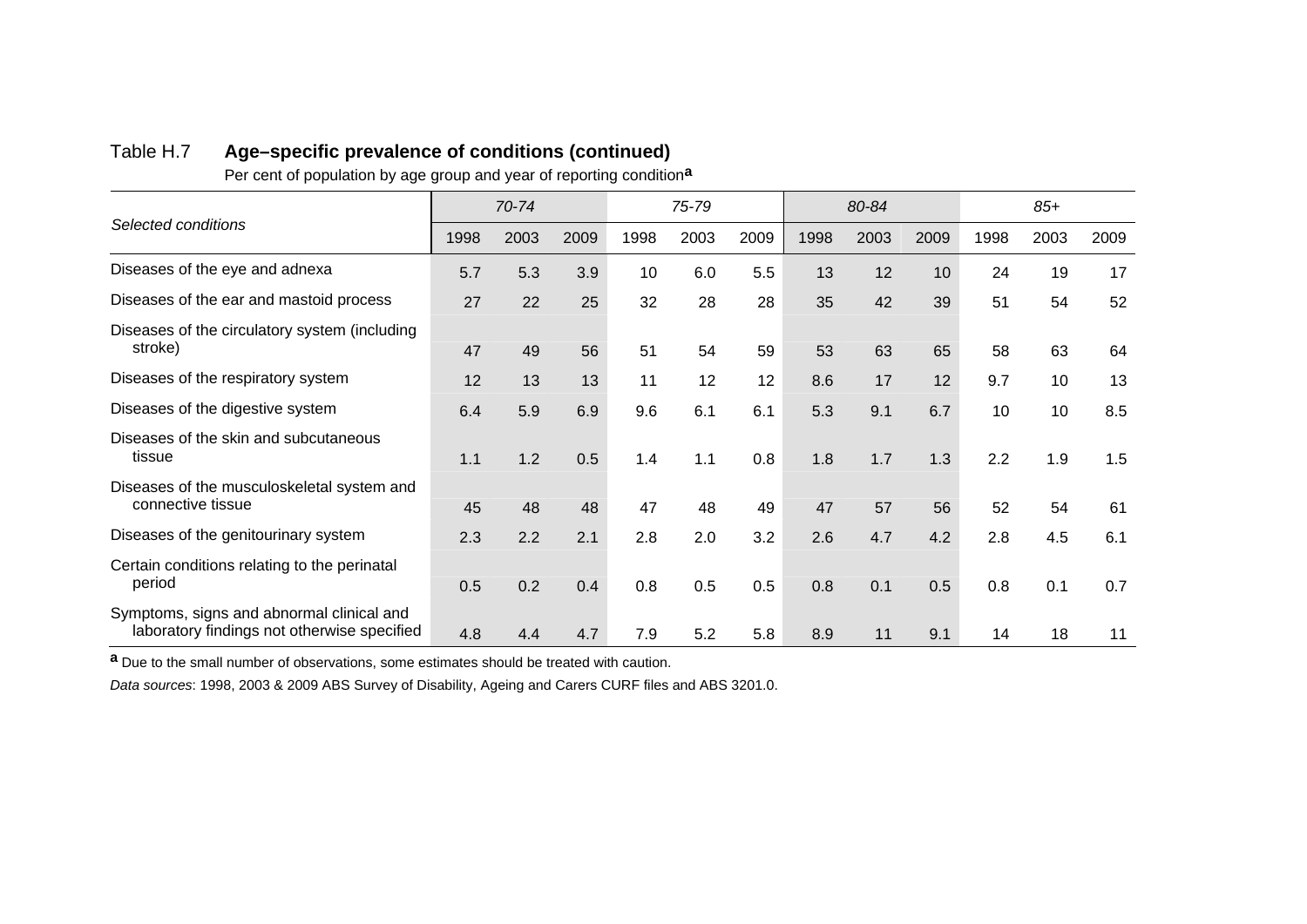## **Carers**

The SDAC is also a useful source of information on the characteristics of those who care for older Australians. Tables H.8 and H.9 shows the age of primary carers and the age of the people they care for from the 2009 SDAC. Older Australians both care for — and are cared for by — individuals across a wide range of ages.

Table H.10 shows the relationship of carers to the people they care for by the age of the care recipient and table H.11 by the age of the main care giver. As expected, of those receiving care the majority get it from their immediate family members either a spouse or partner or son or daughter. While some older Australians are cared for by their parents, the estimated number of such care recipients aged 80 years or over in the SDAC is based on a handful of survey respondents and could be statistically unreliable.

Many older Australians care for individuals with profound or severe core activity restrictions, indicating the amount and range of care they require is likely to be high (table H.12).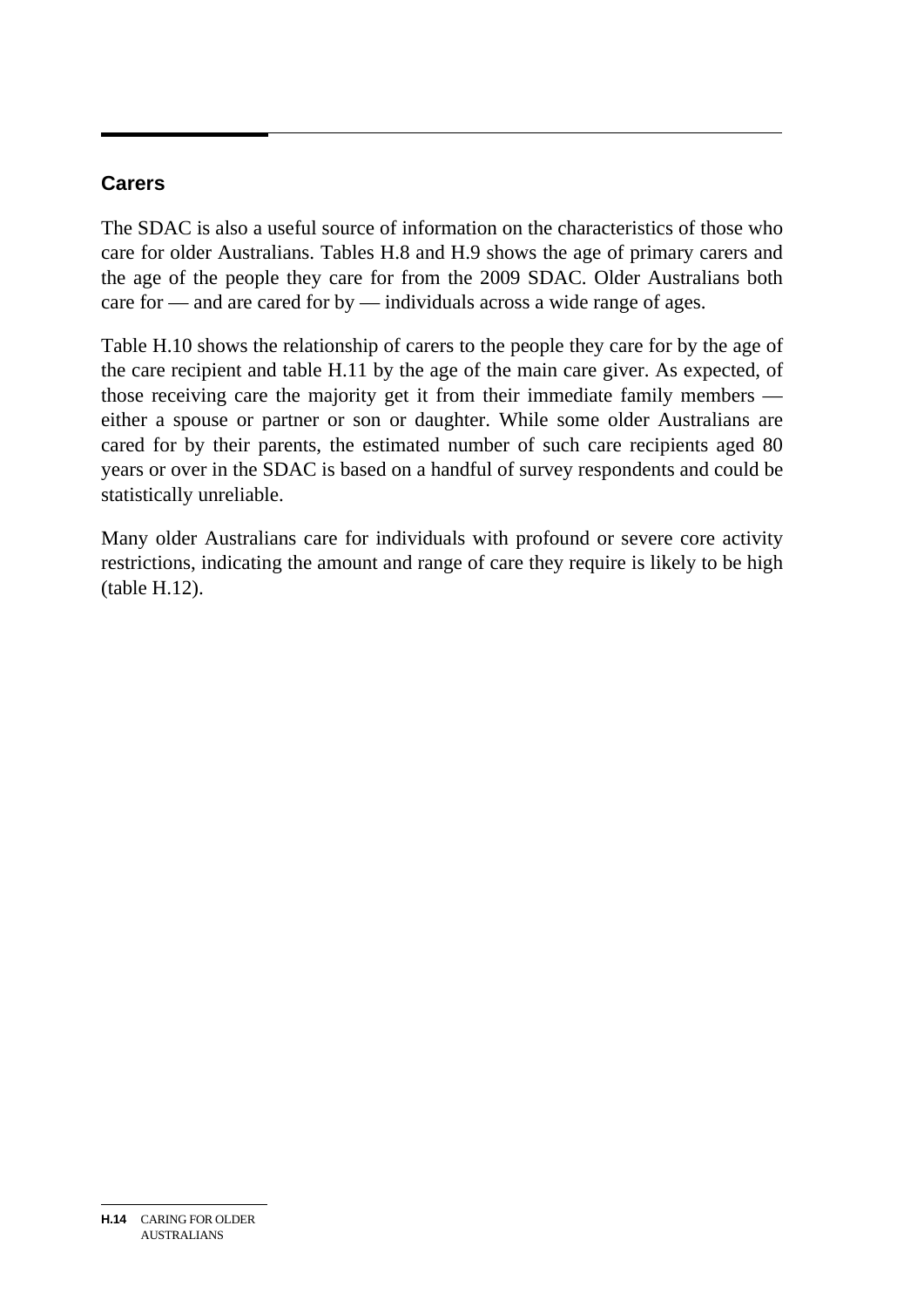| Table H.8 | Age of carer and caree |  |  |  |
|-----------|------------------------|--|--|--|
|-----------|------------------------|--|--|--|

Only primary carers who live in the same household as the person they care for — 2009**<sup>a</sup>**

|              | Age of primary carer     |                    |                          |                |                |                |                |                |                |                          |                          |                |                |                |
|--------------|--------------------------|--------------------|--------------------------|----------------|----------------|----------------|----------------|----------------|----------------|--------------------------|--------------------------|----------------|----------------|----------------|
| Age of caree | Under<br>30              | $30 - 34$<br>years | 35-39<br>years           | 40-44<br>years | 45-49<br>years | 50-54<br>years | 55-59<br>years | 60-64<br>years | 65-69<br>years | 70-74<br>years           | 75-79<br>vears           | 80-84<br>years | $85+$<br>years | Total          |
| 0-14 years   | 12 257                   | 17 460             | 27 3 28                  | 21 533         | 10588          | 3519           | 861            | 833            |                | $\blacksquare$           | 359                      |                | $\blacksquare$ | 94 737         |
| 15-19 years  | 958                      | 1 4 9 6            | 3 4 7 3                  | 5 1 7 3        | 9 3 8 1        | 3 3 7 9        | 2574           |                | 428            | $\overline{\phantom{a}}$ | ۰                        |                | $\blacksquare$ | 26 862         |
| 20-24 years  | 1 0 2 9                  | 137                | 100                      | 1945           | 2 5 2 8        | 3 2 5 7        | 1 4 8 9        | 1 1 9 2        | $\blacksquare$ |                          |                          |                |                | 11 677         |
| 25-29 years  | 4 1 5 8                  | 2 0 2 2            | $\blacksquare$           | 771            | 534            | 2 0 8 7        | 4 0 6 6        | 470            | 586            | 64                       |                          |                |                | 14757          |
| 30-34 years  | $\overline{\phantom{0}}$ | 4 1 0 4            | 1686                     | 941            | 199            | 1 1 3 5        | 2 1 2 7        | 1 1 4 4        | 679            |                          |                          |                |                | 12016          |
| 35-39 years  | 780                      | 2 2 7 4            | 7768                     | 2 3 3 2        | 534            | 445            | 1 1 9 9        | 2690           | 1595           | 1 3 1 5                  | 1 0 6 5                  | 480            | $\blacksquare$ | 22 477         |
| 40-44 years  | 2 2 8 9                  | 240                | 3 9 6 6                  | 4 2 4 8        | 5 0 5 5        | 928            | 659            |                | 1619           | 612                      | $\overline{\phantom{a}}$ | 107            |                | 19722          |
| 45-49 years  | 6636                     |                    | 1762                     | 6 1 4 6        | 7 2 4 5        | 5 6 23         | 1533           | 1 1 1 8        | 738            | 986                      | 203                      | 461            |                | 32 452         |
| 50-54 years  | 3 1 9 3                  |                    | $\overline{\phantom{a}}$ | 1 3 4 5        | 6854           | 9 1 5 1        | 9 2 8 8        | 2 4 1 5        | 1 1 9 9        | 252                      | 895                      |                |                | 34 593         |
| 55-59 years  | 3 0 7 9                  | 1 5 9 1            | 1 1 4 8                  | 1509           | 3 3 9 1        | 6 0 9 5        | 13 3 34        | 9744           | 978            | 1 4 4 1                  | 548                      | 468            |                | 43 3 28        |
| 60-64 years  | 2711                     |                    | 3 1 6 8                  | 91             | 563            | 3581           | 10 258         | 22 818         | 7 1 7 0        | 2853                     | 704                      | 253            | 406            | 54 578         |
| 65-69 years  | $\blacksquare$           | 1 0 8 8            | 2 2 0 7                  | 1791           | 1836           | 1 3 3 0        | 4 1 1 3        | 11 40 6        | 11 440         | 9 0 23                   | 2 3 8 9                  |                |                | 46 623         |
| 70-74 years  | 577                      |                    | 1 4 5 5                  | 3 3 3 8        | 3 1 3 1        | 1 3 9 5        | 1 3 1 8        | 5866           | 12 902         | 15 863                   | 7 1 1 0                  | 856            | 354            | 54 163         |
| 75-80 years  | ٠                        |                    | 1915                     | 2 2 8 3        | 3 2 6 9        | 2 7 6 4        | 1564           | 2 4 7 5        | 6441           | 9 3 0 6                  | 9928                     | 5 607          | 1 1 6 4        | 46719          |
| 80-84 years  | 379                      |                    | $\overline{\phantom{a}}$ | 1 0 7 5        | 2 4 7 4        | 8634           | 2 5 3 0        | 2 2 6 9        | 859            | 5 1 7 1                  | 6760                     | 12 169         | 3638           | 45 958         |
| 85+ years    | 659                      |                    | 1 2 3 0                  | 1 0 5 7        | 1866           | 4 0 6 6        | 4628           | 8619           | 6 1 5 4        | 3813                     | 3928                     | 5 6 4 7        | 7 1 6 0        | 48 8 25        |
| Total        | 38 704                   | 30 413             | 57 206                   | 55 577         | 59 446         | 57 388         | 61 541         | 73 062         | 52789          | 50 700                   | 33 889                   | 26 047         |                | 12 722 609 486 |

**<sup>a</sup>**Due to the small number of observations, some estimates should be treated with caution.

*Data source:* 2009 ABS Survey of Disability, Ageing and Carers CURF file.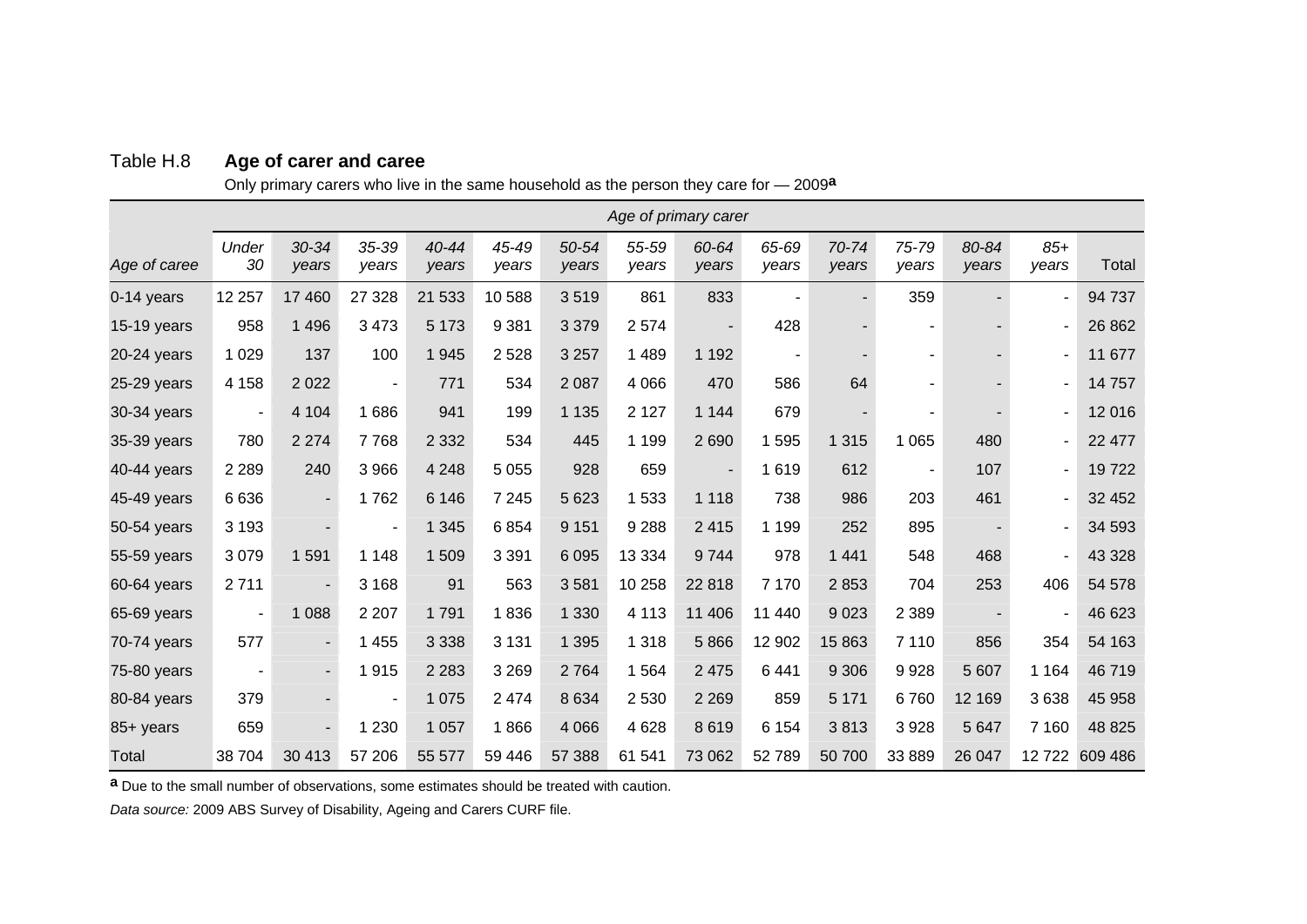|                              | Only entities writere primary care and caree do not live together — 2009 - |                    |                    |                    |                |                |                |                      |                |                |                |                          |                |         |
|------------------------------|----------------------------------------------------------------------------|--------------------|--------------------|--------------------|----------------|----------------|----------------|----------------------|----------------|----------------|----------------|--------------------------|----------------|---------|
|                              |                                                                            |                    |                    |                    |                |                |                | Age of primary carer |                |                |                |                          |                |         |
| Age of caree                 | Under<br>30                                                                | $30 - 34$<br>years | $35 - 39$<br>vears | $40 - 44$<br>years | 45-49<br>years | 50-54<br>years | 55-59<br>years | 60-64<br>years       | 65-69<br>years | 70-74<br>years | 75-79<br>years | 80-84<br>years           | $85+$<br>years | Total   |
| Under <sub>65</sub><br>years | 4 4 3 4                                                                    | 2 0 0 5            | 668                | 650                | 3476           | 3 4 1 5        | 3 0 9 7        | 1 0 2 6              | 2671           | 2 5 0 4        | 592            | 358                      | ٠              | 26 8 95 |
| $65 - 74$ years              | 437                                                                        | 434                | 824                | 5872               | 3 1 1 4        | 1 995          | 380            | 1 3 9 6              | 450            | 426            |                |                          | ٠              | 16 327  |
| 75-84 years                  | 252                                                                        | 1 327              | 673                | 4 2 7 5            | 12679          | 14 009         | 10 114         | 2 1 8 1              | 1 222          | 774            | ٠              | $\overline{\phantom{a}}$ | ٠              | 49 505  |
| 85+ years                    | 651                                                                        | 720                | 991                | 1 0 7 2            | 2 7 7 2        | 5835           | 12 217         | 10 688               | 6 0 6 0        | 2 1 5 9        | 352            | 473                      | 139            | 44 129  |
| Total                        | 6775                                                                       | 4 4 8 4            | 6 1 5 5            | 12869              | 22 042         | 25 254         | 25 808         | 15 291               | 10 403         | 5 8 6 4        | 944            | 830                      | 139            | 136 858 |

#### Table H.9 **Age of carer and caree**

Only entries where primary carer and caree do not live together — 2009**<sup>a</sup>**

**a** Due to the small number of observations, some estimates should be treated with caution.

*Data source:* 2009 ABS Survey of Disability, Ageing and Carers CURF file.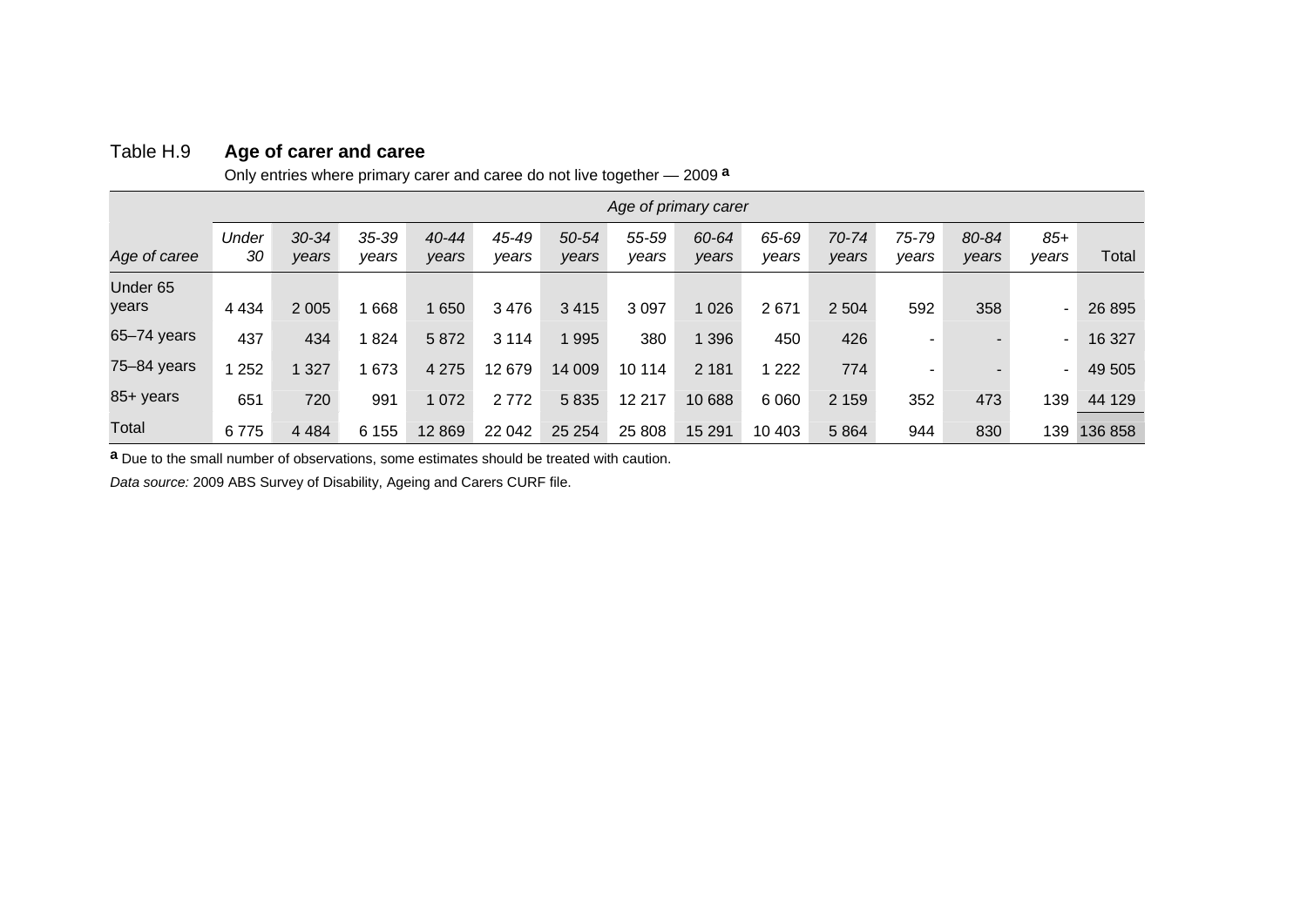|  | Table H.10 Relationship of primary carer to caree |
|--|---------------------------------------------------|
|--|---------------------------------------------------|

Only primary carers who live in the same household as the person they care for — 2009**<sup>a</sup>**

|                                                            | Age of main recipient of care |                    |                    |                    |                |                    |                |                |                |                    |                    |                    |                |         |
|------------------------------------------------------------|-------------------------------|--------------------|--------------------|--------------------|----------------|--------------------|----------------|----------------|----------------|--------------------|--------------------|--------------------|----------------|---------|
| Relationship of<br>primary carer to<br>main care recipient | Under<br>30                   | $30 - 34$<br>vears | $35 - 39$<br>vears | $40 - 44$<br>vears | 45–49<br>vears | $50 - 54$<br>years | 55–59<br>vears | 60-64<br>vears | 65–69<br>vears | $70 - 74$<br>vears | $75 - 79$<br>vears | $80 - 84$<br>vears | $85+$<br>vears | Total   |
| Spouse or partner                                          | 7637                          | 5879               | 12 977             | 14 545             | 21 545         | 28 197             | 34 888         | 44 193         | 39 804         | 43 498             | 35 541             |                    | 30 310 17 470  | 336 484 |
| Son or daughter                                            | 4 0 5 8                       | 594                | 898                | 1783               | 6 1 1 8        | 3 1 1 6            | 4 740          | 6414           | 5850           | 7 0 3 6            | 8 3 4 6            | 12 716             | 24 059         | 85 728  |
| Father or mother                                           | 126 100                       | 4 4 9 1            | 363                | 2 2 6 0            | 943            | 584                | 1 0 1 7        | 1684           | ۰              | 354                | 725                | 361                | 612            | 148 494 |
| Other relative, friend<br>or neighbour                     | 10 238                        | 1 0 5 1            | 240                | 1 1 3 5            | 2845           | 1696               | 2683           | 2 2 8 6        | 969            | 3 2 7 6            | 2 1 0 7            | 2572               | 6683           | 38 781  |
| Total                                                      | 148 033                       | 12 016             | 22 477             | 19722              | 32 452         | 34 593             | 43 3 28        | 54 578         | 46 623         | 54 163             | 46 719             | 45 958             | 48 825         | 609 487 |

**<sup>a</sup>**Due to the small number of observations, some estimates should be treated with caution.

*Data source*: ABS Survey of Disability, Ageing and Carers 2009, CURF.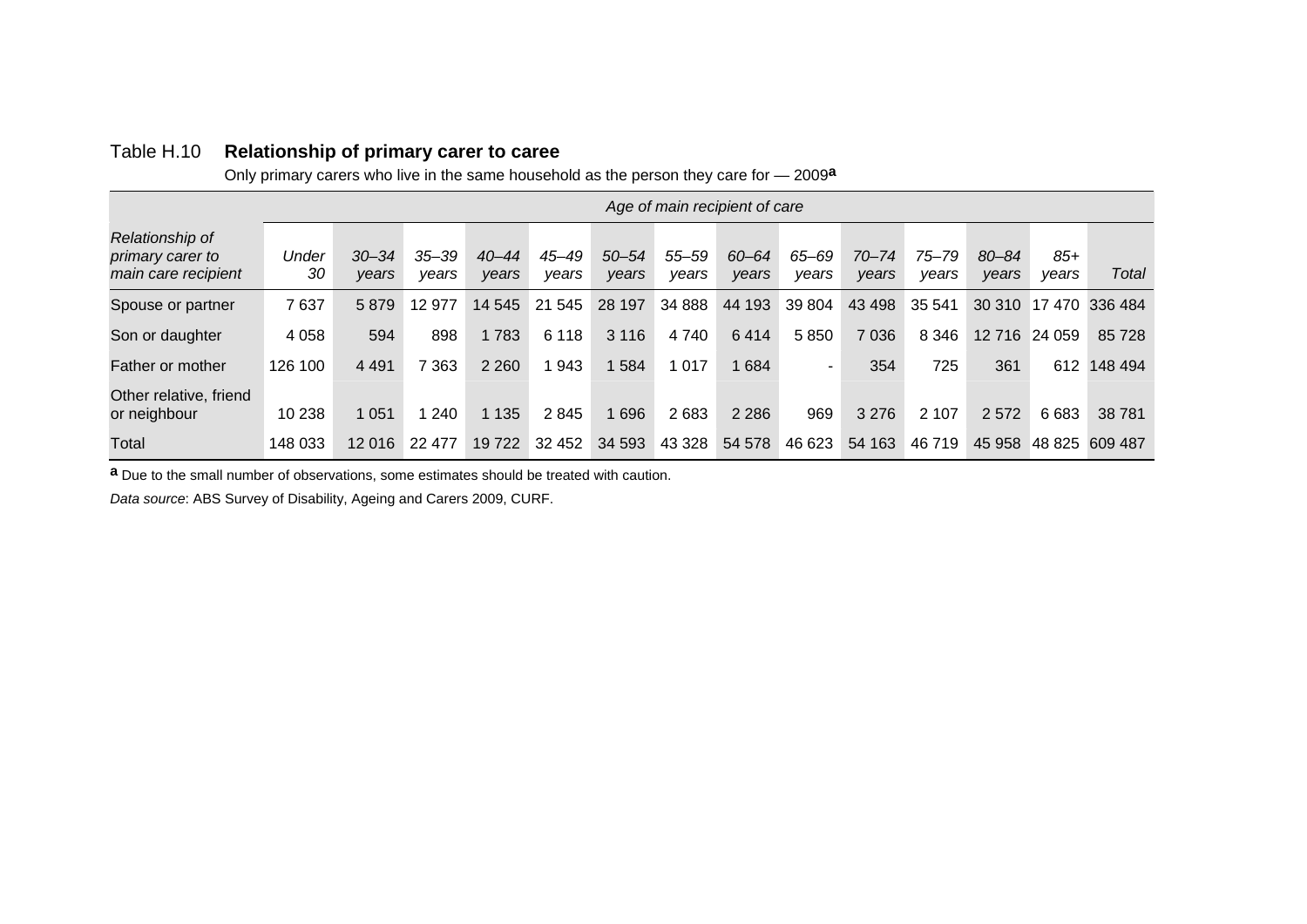#### Table H.11 **Relationship of primary carer to caree**

All primary carers caring for people living in private dwellings — 2009**<sup>a</sup>**

|                                           | Age of primary carer |                    |                    |                    |                |                |                |                |                |                |                |                |                |                |
|-------------------------------------------|----------------------|--------------------|--------------------|--------------------|----------------|----------------|----------------|----------------|----------------|----------------|----------------|----------------|----------------|----------------|
| The carer is<br>the caree's               | Under<br>30          | $30 - 34$<br>years | $35 - 39$<br>vears | $40 - 44$<br>years | 45-49<br>vears | 50-54<br>years | 55-59<br>years | 60-64<br>vears | 65-69<br>years | 70-74<br>vears | 75-79<br>years | 80-84<br>years | $85+$<br>vears | Total          |
| Father or<br>mother                       | 12 808               | 18 060             | 29 669             | 28 5 12            | 24 344         | 16 526         | 14714          | 6431           | 5474           | 4 8 9 2        | 3 0 9 5        | 2 1 2 7        | 760            | 167 412        |
| Spouse/partner                            | 6969                 | 6 3 6 2            | 15 922             | 15 2 38            | 25 744         | 25 806         | 37929          | 54 405         | 41 0 23        | 43 708         | 29 4 23        | 23 875         |                | 11 962 338 365 |
| Son or<br>daughter                        | 18 006               | 4 7 7 8            | 12 437             | 17 517             | 23 706         | 29 641         | 24 105         | 19754          | 12 376         | 4 4 3 3        | ٠              |                | ٠.             | 166 754        |
| Other relative,<br>friend or<br>neighbour | 7696                 | 5 6 9 7            | 5 3 3 4            | 7 180              | 7694           | 10 669         | 10 601         | 7763           | 4 3 1 8        | 3531           | 2 3 1 6        | 876            | 139            | 73813          |
| Total                                     | 45 479               | 34 897             | 63 362             | 68 447             | 81 4 88        | 82 642         | 87 349         | 88 353         | 63 192         | 56 564         | 34 834         | 26 878         | 12861          | 746 344        |

**<sup>a</sup>**Due to the small number of observations, some estimates should be treated with caution.

*Data source:* ABS Survey of Disability, Ageing and Carers 2009, CURF.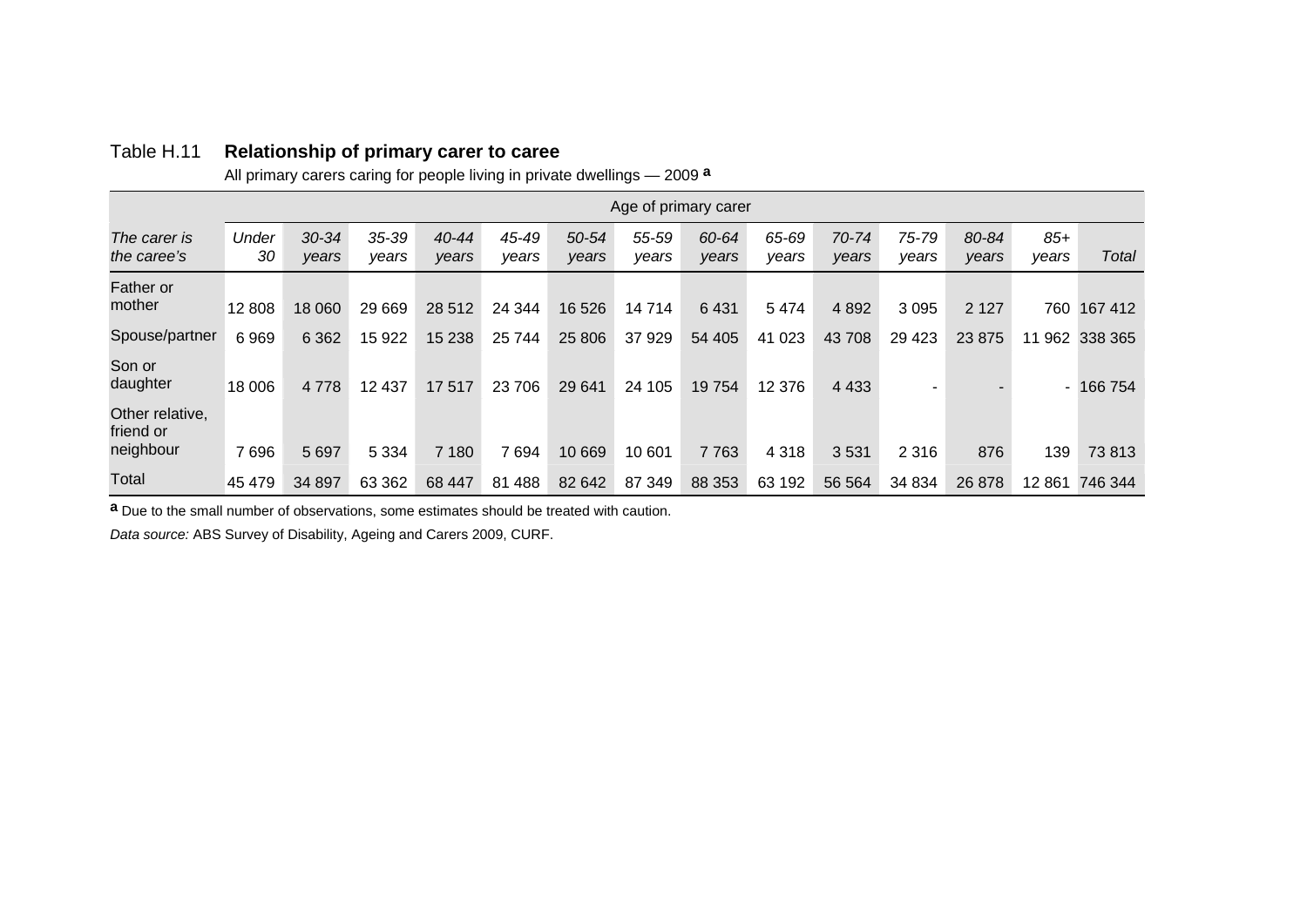#### Table H.12 **Age of carer by disability status of caree**

Only primary carers who live in the same household as the person they care for — 2009**<sup>a</sup>**

|                                                                      | Age of primary carer |                    |                |                |                |                |                |                |                |                |                |                |                |         |
|----------------------------------------------------------------------|----------------------|--------------------|----------------|----------------|----------------|----------------|----------------|----------------|----------------|----------------|----------------|----------------|----------------|---------|
| <b>Disability status</b><br>of caree                                 | Under<br>30          | $30 - 34$<br>years | 35-39<br>years | 40-44<br>years | 45-49<br>years | 50-54<br>years | 55-59<br>years | 60-64<br>years | 65-69<br>years | 70-74<br>years | 75-79<br>years | 80-84<br>years | $85+$<br>years | Total   |
| Has disability and<br>profoundly restricted<br>in core activities    | 15 299               | 16 132             | 29 163         | 31 787         | 30 171         | 28 643         | 30 678         | 33 0 21        | 28 28 2        | 29 0 28        | 17 332         | 15 445         | 7673           | 312 653 |
| Has disability and<br>severely restricted in<br>core activities      | 19 946               | 12 902             | 25 6 64        | 22 5 5 5       | 25 901         | 24 376         | 28 975         | 36 969         | 22 3 89        | 18 3 34        | 14 460         | 9 0 4 9        | 4 8 6 0        | 266 381 |
| Has disability and<br>moderately<br>restricted in core<br>activities | $\blacksquare$       | 281                | 968            | $\sim$         | 1 0 9 4        | 997            | 357            | 1 1 3 5        | 690            | 1 5 6 7        | 585            | 955            | 189            | 8818    |
| Other                                                                | 3 4 5 9              | 1 0 9 8            | 1412           | 1 2 3 4        | 2 2 8 1        | 3 3 7 1        | 531            | 1 9 3 7        | 428            | 1772           | 513            | 599            |                | 21 634  |
| Total <sup>b</sup>                                                   | 38 704               | 30 413             | 57 206         | 55 577         | 59 446         | 57 388         | 61 541         | 73 062         | 52789          | 50 700         | 33 889         | 26 047         | 12722          | 609 486 |

**a** Due to the small number of observations, some estimates should be treated with caution. **b** Totals may not necessarily equal the sum of each column due to rounding. *Data source:* 2009 ABS Survey of Disability, Ageing and Carers CURF file.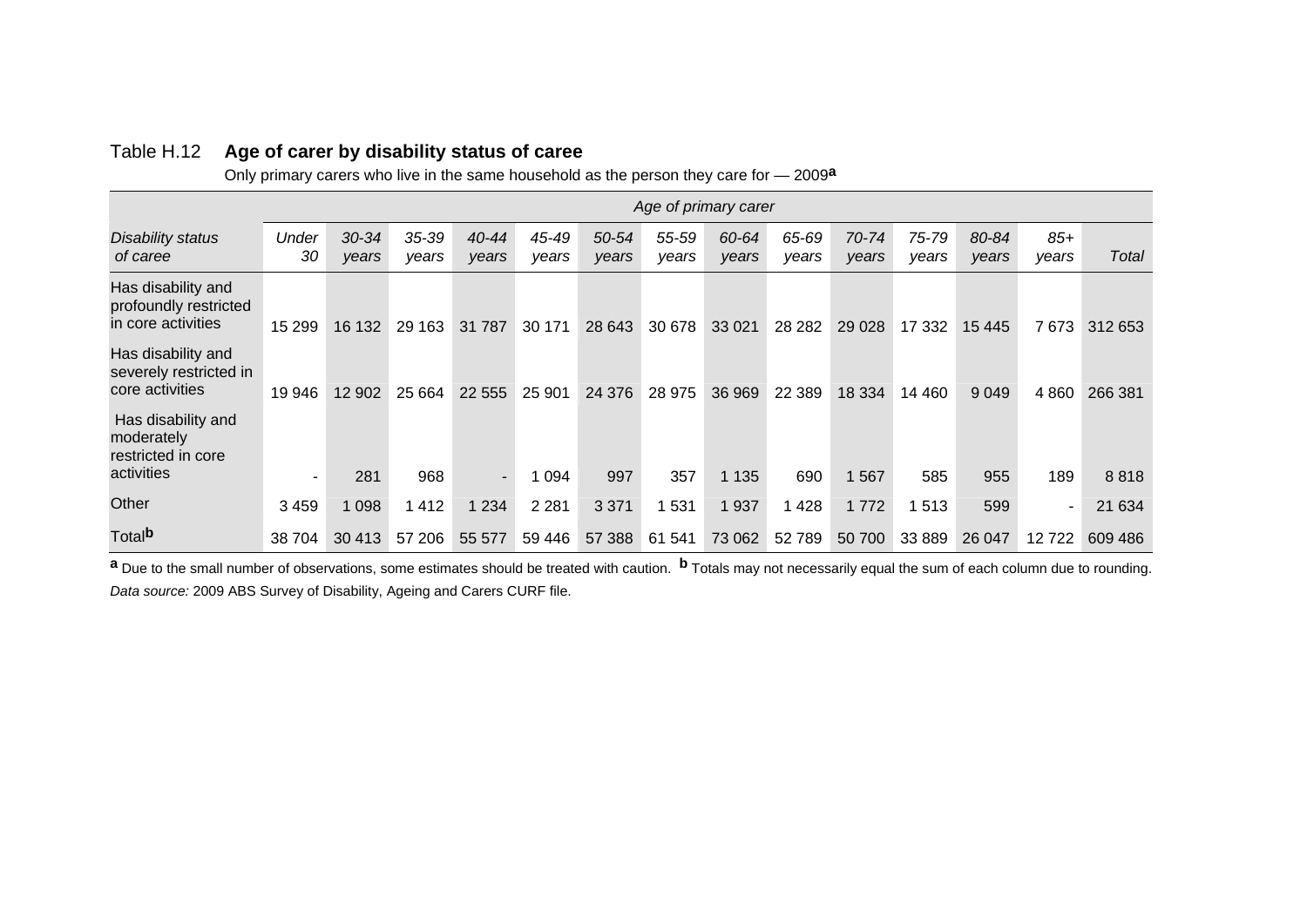## **Unmet need for care**

The SDAC asks respondents who have a disability or who are 60 years or over the extent to which they think their care needs are being met. The SDAC breaks needs into those related to people's 'core' and 'non–core' restrictions (box H.2).

#### Box H.2 **Core and non–core restrictions**

The SDAC separates an individual's need for care into 'core' and 'non–core' needs.

*Core restrictions* are defined as being related to communication, mobility and self care. They include, but are not limited to, restrictions in understanding and being understood by both strangers and family and friends, using public transport, moving around home, showering, eating, dressing and toileting.

*Non–core restrictions* affect an individual's ability to participate in school or work. Examples of non–core restrictions include, but are not limited to, being permanently unable to find work, restrictions on the amount of work an individual can do or restrictions that require special equipment or a modified work environment.

*Source*: ABS (2009a).

Questions in the 2003 and 2009 SDACs were used to ascertain the proportion of people who were satisfied with the current level of care they were receiving, as well as to examine whether certain groups in the community had a greater level of unmet need relative to others.

Tables H.13 and H.14 show the percentage of respondents by age who had a care need that stated that their need was not being fully met. Generally speaking, people thought their core needs were being better met than their non–core needs and the proportion of respondents who thought their needs were not being met at all was low. In many cases, older Australians were either equally or more likely than younger Australians to indicate that their care needs were being fully met. That said, the number of older people with care needs who think that some of those care needs are unmet still warrants attention — nearly one in five Australians aged 85 years or over feel their core needs are not being fully met, while over one quarter feel that they have unmet needs relating to non–core activities.

For almost all age groups, the proportion of people reporting that their needs were not fully met fell between the 2003 and 2009 SDACs. For older Australians, the only reported increase was in the proportion of people aged 85 years or over whose core needs where not fully met. Even in this group, there was a decline in the proportion of people whose core needs where not met at all, but a large increase in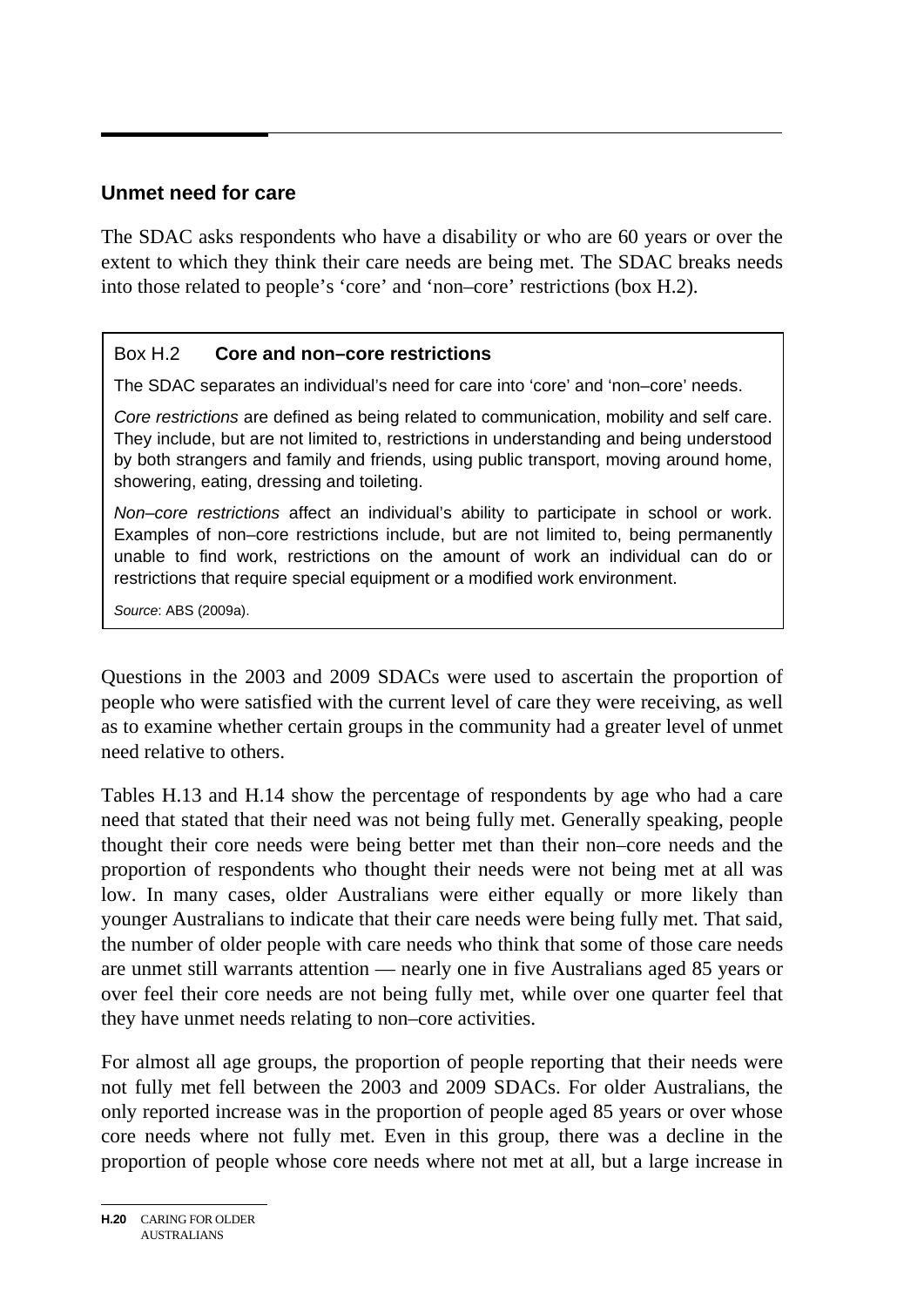those whose needs were only partially met. People aged 85 years or over are the most likely to be using aged care services (appendix E), and the most serious needs are related to peoples' needs for assistance with core functions.

|           | Needs not met at all |                 |      | Needs partially met |
|-----------|----------------------|-----------------|------|---------------------|
| Age group | 2003                 | 2009            | 2003 | 2009                |
| $0 - 39$  | $\overline{4}$       | 3               | 25   | 30                  |
| 40-44     | 4                    | 2               | 20   | 11                  |
| 45-49     | 10                   | $6\phantom{1}6$ | 14   | 15                  |
| 50-54     | 10                   | 3               | 9    | 12                  |
| 55-59     | 10                   | $\mathbf 1$     | 9    | 9                   |
| 60-64     | 9                    | 3               | 9    | 11                  |
| 65-69     | 6                    | $\overline{2}$  | 10   | $\overline{7}$      |
| 70-74     | 8                    | 3               | 15   | 11                  |
| 75-79     | 12                   | 2               | 18   | 13                  |
| 80-84     | $\overline{7}$       | $\overline{2}$  | 12   | 12                  |
| $85+$     | $\overline{4}$       | $\overline{2}$  | 13   | 16                  |

# Table H.13 **Unmet need by age — core care needs**

As a per cent of respondents who had a core care need

*Data sources*: 2003 and 2009 ABS Survey of Disability, Ageing and Carers CURF file.

#### Table H.14 **Unmet need by age — non–core care needs**

|           | Needs not met at all |                | Needs partially met |      |  |
|-----------|----------------------|----------------|---------------------|------|--|
| Age group | 2003                 | 2009           | 2003                | 2009 |  |
| $0 - 39$  | 4                    | 3              | 38                  | 38   |  |
| 40-44     | 4                    | 3              | 38                  | 33   |  |
| 45-49     | 4                    | 3              | 38                  | 37   |  |
| 50-54     | 5                    | $\overline{2}$ | 33                  | 37   |  |
| 55-59     | 5                    | 3              | 27                  | 32   |  |
| 60-64     | 9                    | 3              | 25                  | 25   |  |
| 65-69     | 8                    | 4              | 25                  | 27   |  |
| 70-74     | 5                    | 4              | 27                  | 26   |  |
| 75-79     | 5                    | 3              | 29                  | 24   |  |
| 80-84     | 5                    | $\overline{2}$ | 28                  | 25   |  |
| $85+$     | 3                    | 1              | 30                  | 25   |  |

As a per cent of respondents who had a non–core care need

*Data sources:* 2003 and 2009 ABS Survey of Disability, Ageing and Carers CURF file.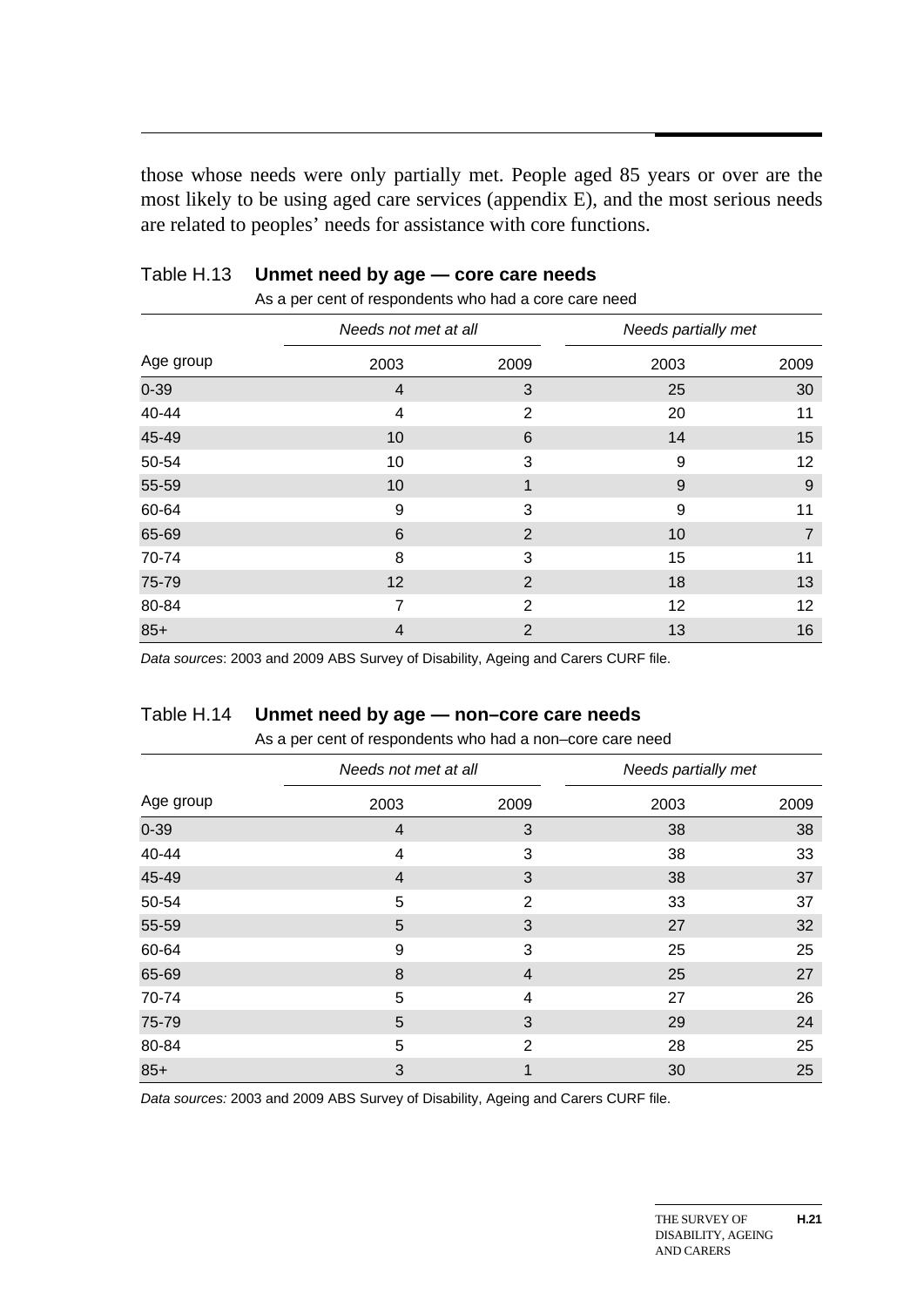Tables H.15 and H.16 show the proportion of people who felt they have some unmet care need by gender and age in 2009. While, overall, the proportion of people who believed they had some unmet care need was relatively consistent across genders, the percentage of males under 65 who felt their core care needs were not being fully met was noticeably greater than females of the same age.

| As a por control respondents who had a core care need.<br>້∠ບບບ |        |                      |                           |  |  |  |
|-----------------------------------------------------------------|--------|----------------------|---------------------------|--|--|--|
| Age                                                             | Gender | Needs not met at all | Needs being partially met |  |  |  |
| Under 65                                                        | Male   | 2                    | 24                        |  |  |  |
|                                                                 | Female | 4                    | 16                        |  |  |  |
| 65 years and over                                               | Male   | 2                    | 12                        |  |  |  |
|                                                                 | Female |                      | 13                        |  |  |  |

|  | Table H.15 Unmet need by age and gender - core care needs |
|--|-----------------------------------------------------------|
|--|-----------------------------------------------------------|

 $\Delta s$  a per cent of respondents who had a core care need  $-2009$ 

Data source: 2009 ABS Survey of Disability, Ageing and Carers CURF file.

#### Table H.16 **Unmet need by age and gender — non–core care needs**

|  |  | As a per cent of respondents who had a non-core care need - 2009 |
|--|--|------------------------------------------------------------------|
|  |  |                                                                  |

| Age               | Gender | Needs not met at all | Needs being partially met |
|-------------------|--------|----------------------|---------------------------|
| Under 65          | Male   | 3                    | 34                        |
|                   | Female | 3                    | 34                        |
|                   | Male   | 3                    | 25                        |
| 65 years and over | Female | 3                    | 26                        |

Data source: 2009 ABS Survey of Disability, Ageing and Carers CURF file.

In tables H.17 and H.18, the unmet care need of people from different places of birth is displayed. For both core and non–core care needs, people aged 65 years or over were more likely to identify an unmet care need if they were born overseas rather than in Australia, with this being most pronounced for those of a non–English speaking background. The proportion of people who felt that their care needs (both core and non–core) were not being met at all remained low across all ages and places of birth.